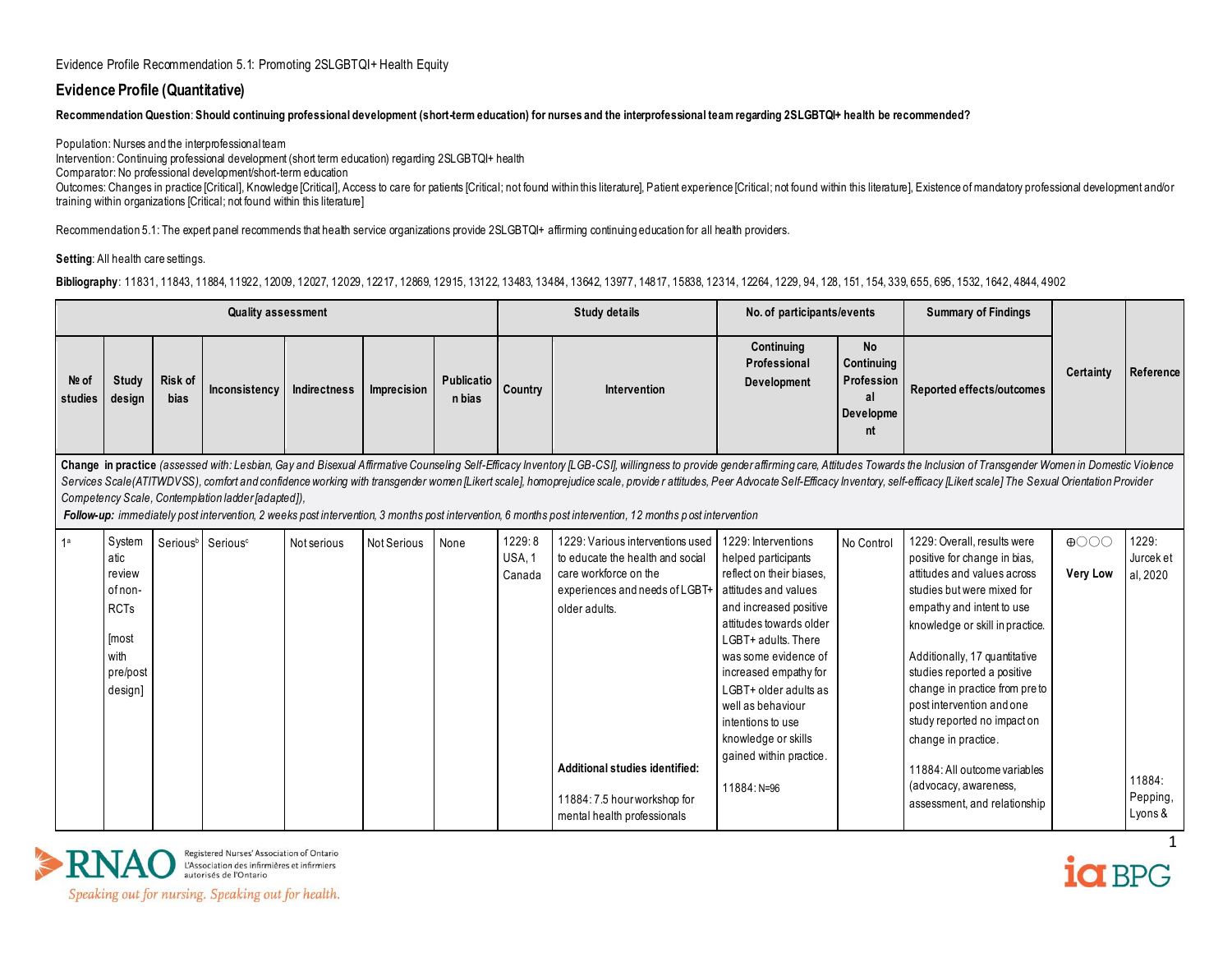|                  |                        |                 | <b>Quality assessment</b> |              |             |                      |         | <b>Study details</b>                                 | No. of participants/events                                                                                                                                                                                                                                                                                                                                                                                                                                                                                                                                                                                                                                                                                                                                                                                                                                    |                                                                    | <b>Summary of Findings</b>                                                                                                                                   |           |                 |
|------------------|------------------------|-----------------|---------------------------|--------------|-------------|----------------------|---------|------------------------------------------------------|---------------------------------------------------------------------------------------------------------------------------------------------------------------------------------------------------------------------------------------------------------------------------------------------------------------------------------------------------------------------------------------------------------------------------------------------------------------------------------------------------------------------------------------------------------------------------------------------------------------------------------------------------------------------------------------------------------------------------------------------------------------------------------------------------------------------------------------------------------------|--------------------------------------------------------------------|--------------------------------------------------------------------------------------------------------------------------------------------------------------|-----------|-----------------|
| Nº of<br>studies | <b>Study</b><br>design | Risk of<br>bias | Inconsistency             | Indirectness | Imprecision | Publicatio<br>n bias | Country | Intervention                                         | Continuing<br>Professional<br>Development                                                                                                                                                                                                                                                                                                                                                                                                                                                                                                                                                                                                                                                                                                                                                                                                                     | $\mathsf{No}$<br>Continuing<br>Profession<br>al<br>Developme<br>nt | Reported effects/outcomes                                                                                                                                    | Certainty | Reference       |
|                  |                        |                 |                           |              |             |                      | 11884:  | focused on LGBT health and<br>Australia affirmation. | Mean LGB-CSI: Advocacy<br>(LGB) pre-training: 16.12<br>(7.60) post-training: 21.76<br>(7.85) p < 0.001 effect size<br>0.73<br>Awareness (LGB) pre-<br>training: 19.28 (5.47) post-<br>training; 23.00 (4.41) P<br><0.001 effect size 0.75<br>Assessment (LGB) pre-<br>training: 12.55 (4.44) post-<br>training: 15.70 (4.44)<br>p<0.001 effect size: 0.71<br>Relationship (LGB) pre-<br>training: 10.73 (3.50) post-<br>training: 12.64 (3.42)<br>_p<0.001 effect size: 0.55<br>Advocacy (T) pre-training:<br>14.23 (7.42) post-training:<br>19.74 (8.49) P<0.001<br>effect size 0.69<br>Awareness (T) pre-training<br>18.57 (5.70) post-training<br>22.92 (4.77) _p<0.001<br>effect size 0.83<br>Assessment (T) pre-training<br>1.78 (4.57) post-training<br>15.46 (4.57) p<0.001 effect<br>size 0.81<br>Relationship (T) pre-<br>training 9.51 (3.62) post- |                                                                    | subcomponents)<br>demonstrated improvements<br>from pre-to post-training at<br>p<0.001using the LGB-CSI<br>and an adapted version for<br>transgender people. |           | Morris,<br>2018 |



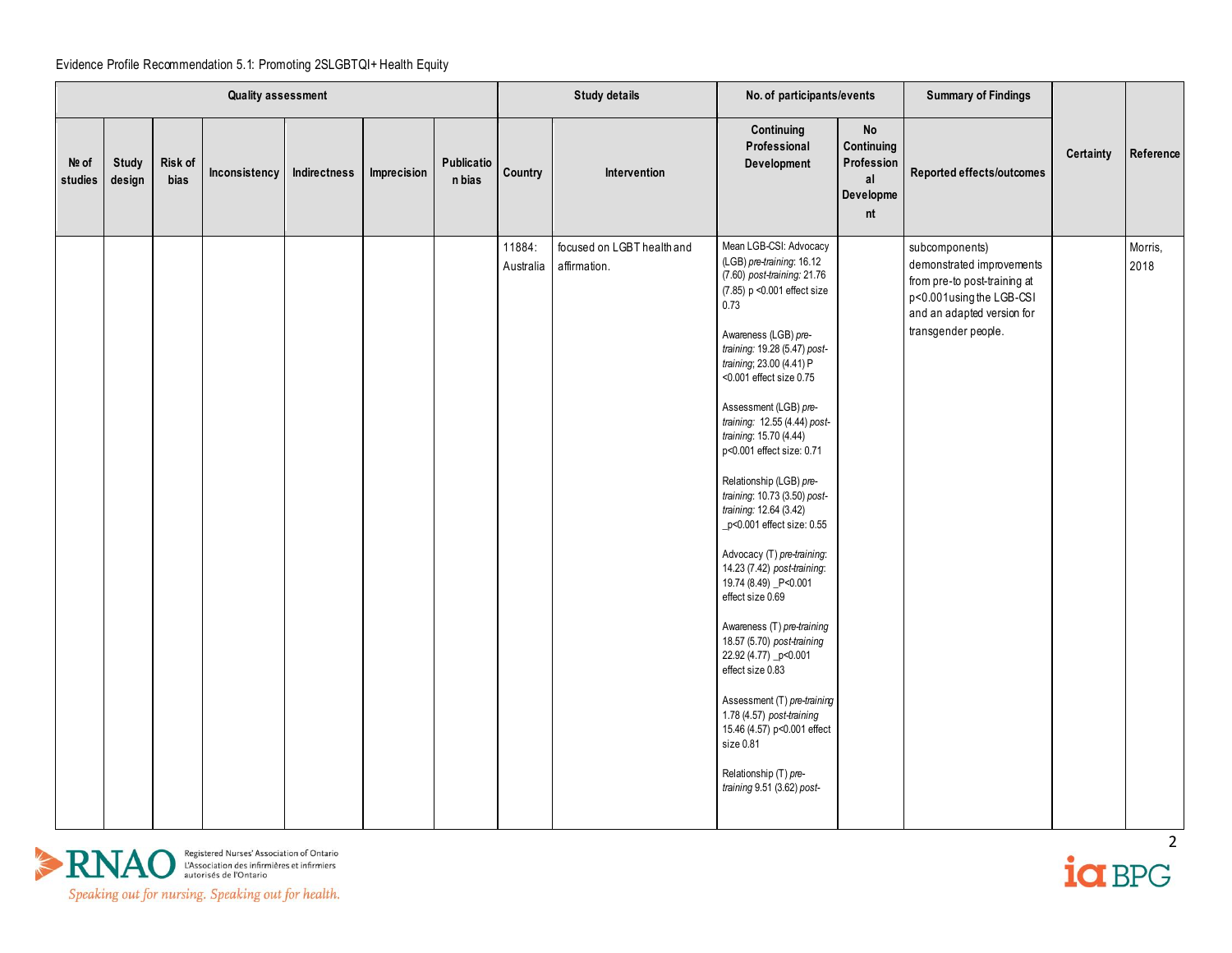|                  |                        |                 | <b>Quality assessment</b> |              |             |                             |                      | <b>Study details</b>                                                                                                       | No. of participants/events                                                                                                                                                                                                                                                                                                          |                                                                | <b>Summary of Findings</b>                                                                                                                                                                                                                                                                                                          |           |                                                        |
|------------------|------------------------|-----------------|---------------------------|--------------|-------------|-----------------------------|----------------------|----------------------------------------------------------------------------------------------------------------------------|-------------------------------------------------------------------------------------------------------------------------------------------------------------------------------------------------------------------------------------------------------------------------------------------------------------------------------------|----------------------------------------------------------------|-------------------------------------------------------------------------------------------------------------------------------------------------------------------------------------------------------------------------------------------------------------------------------------------------------------------------------------|-----------|--------------------------------------------------------|
| Nº of<br>studies | <b>Study</b><br>design | Risk of<br>bias | Inconsistency             | Indirectness | Imprecision | <b>Publicatio</b><br>n bias | Country              | Intervention                                                                                                               | Continuing<br>Professional<br>Development                                                                                                                                                                                                                                                                                           | <b>No</b><br>Continuing<br>Profession<br>al<br>Developme<br>nt | Reported effects/outcomes                                                                                                                                                                                                                                                                                                           | Certainty | Reference                                              |
|                  |                        |                 |                           |              |             |                             | 11922:<br><b>USA</b> | 11922:90 minute training on<br>transgender health and cultural<br>competency for correctional<br>system health staff.      | training 12.05 (3.44)<br>p<0.001, effect size 0.72<br>11922: N= 34<br>Mean willingness to<br>provide care to<br>transgender patients:<br>Pre-trianing: 4.20<br>$(0.61)$ Post-training::<br>4.62 (0.49) p<0.001, 3<br>month: 4.57 (0.50)<br>p<0.001                                                                                  |                                                                | 11922: Mean willingness to<br>provide gender-affirming care<br>increased from baseline to<br>immediately post-intervention<br>and from baseline to 3-months<br>post-intervention                                                                                                                                                    |           | 11922:<br>Hughto et<br>al., 2017                       |
|                  |                        |                 |                           |              |             |                             | 12009:<br>Australia  | 12009: Workshop focused on<br>transgender women and domestic<br>abuse, delivered through an anti-<br>oppressive framework. | 12009: N= 25<br>Mean attitudes towards<br>the inclusion of<br>transgender women in<br>domestic violence<br>services: pre-training:<br>73.2 (7.92) post-<br>training: 87.8 (7.73), p =<br>$0.01$ , effect size = 1.86)<br>Mean comfort in<br>working with<br>transgender women:<br>pre-training: 24.8 (1.34),<br>post-training: 27.4 |                                                                | 12009: The study reported<br>more positive attitudes<br>towards the inclusion of<br>transgender women in<br>domestic violence services<br>after attending the workshop<br>as compared with before<br>attending the workshop as<br>well as greater comfort and<br>confidence working with<br>transgender women after the<br>workshop |           | 12009:<br>Riggs,<br>Fraser,<br>Taylor, et<br>al., 2016 |



 $i\alpha$  BPG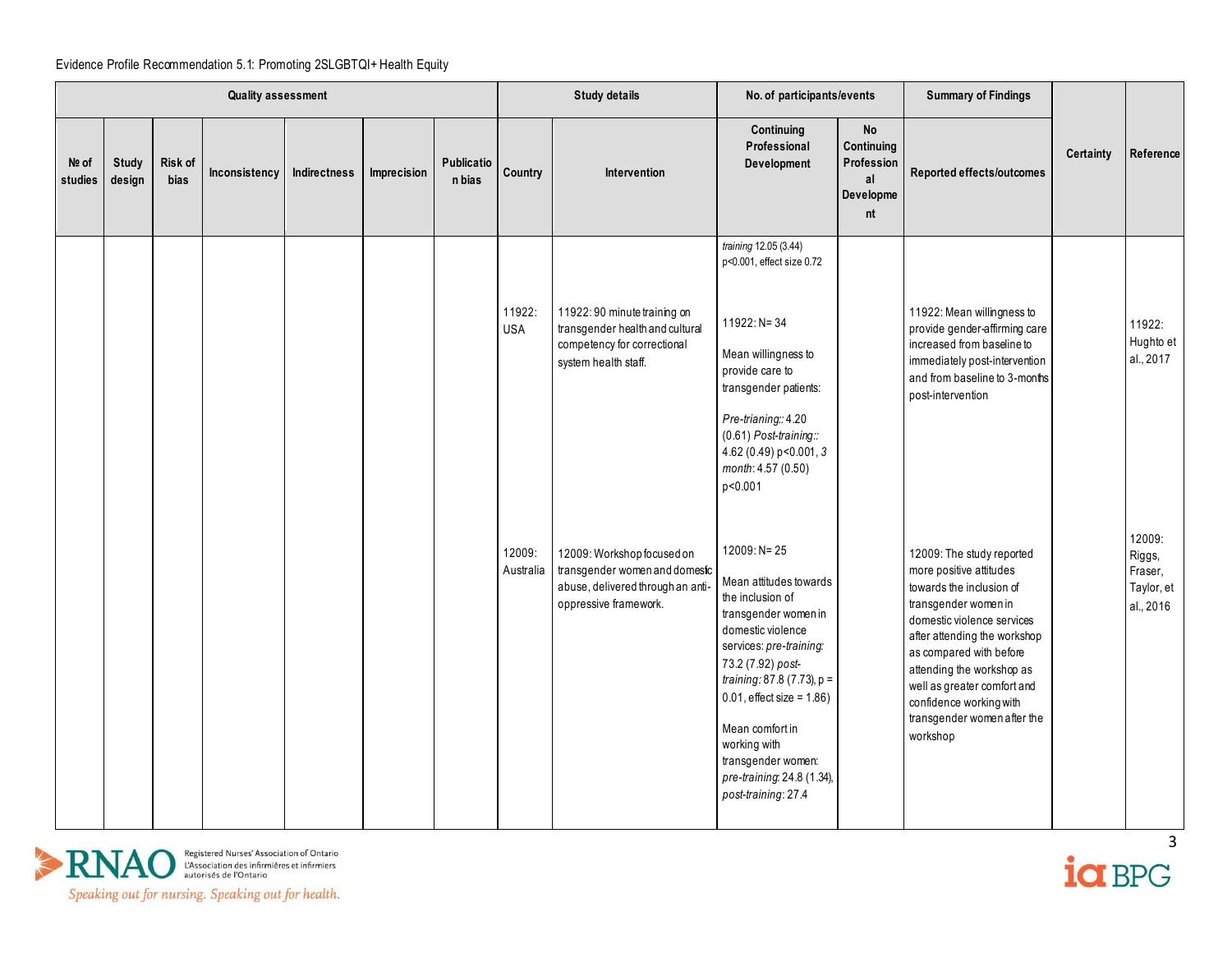|                  |                        |                 | Quality assessment |              |             |                      |              | <b>Study details</b>                                                                                                                 | No. of participants/events                                                                                                                                                                                                                                                                                                                                                                                                                                                                                                                                                                                                                                              |                                                                | <b>Summary of Findings</b>                                                                                                                                                                                                              |                  |                                  |
|------------------|------------------------|-----------------|--------------------|--------------|-------------|----------------------|--------------|--------------------------------------------------------------------------------------------------------------------------------------|-------------------------------------------------------------------------------------------------------------------------------------------------------------------------------------------------------------------------------------------------------------------------------------------------------------------------------------------------------------------------------------------------------------------------------------------------------------------------------------------------------------------------------------------------------------------------------------------------------------------------------------------------------------------------|----------------------------------------------------------------|-----------------------------------------------------------------------------------------------------------------------------------------------------------------------------------------------------------------------------------------|------------------|----------------------------------|
| Nº of<br>studies | <b>Study</b><br>design | Risk of<br>bias | Inconsistency      | Indirectness | Imprecision | Publicatio<br>n bias | Country      | Intervention                                                                                                                         | Continuing<br>Professional<br>Development                                                                                                                                                                                                                                                                                                                                                                                                                                                                                                                                                                                                                               | <b>No</b><br>Continuing<br>Profession<br>al<br>Developme<br>nt | Reported effects/outcomes                                                                                                                                                                                                               | <b>Certainty</b> | Reference                        |
|                  |                        |                 |                    |              |             |                      | 12027:<br>sh | 12027: 2 anti-stigma sessions<br>Banglade delivered through a larger "Link<br>up" program focused on HIV and<br>reproductive health. | $(1.21)$ p = 0.01, effect<br>$size = 1.76$<br>Mean confidence in<br>working with<br>transgender women:<br>pre-training: 13.7 (1.98)<br>post-training: 18.2,<br>$(1.01)$ p=0.01, effect<br>size = $1.95$<br>12027: N=300<br>Drivers of stigma and<br>discrimination:<br>Reports that facility has<br>policies to protect<br>PLHIV from<br>Discrimination:<br>Baseline: 29.0%<br>midterm: 38.0%<br>endline: 44.0 p < 001<br>Believes will be<br>disciplined if policies to<br>protect PLHIV_are not<br>followed: baseline:<br>43.7% midterm: 54.7%<br>endline: 63.7% p <. 001<br>Agree would nevertest<br>a patient for HIV without<br>the patient's informed<br>consent: |                                                                | 12027: Positive improvements<br>in some drivers of stigma and<br>discrimination at both follow-<br>up times (six and twelve<br>months) although this trend is<br>more significant at the six<br>months follow-up than twelve<br>months. |                  | 12027:<br>Geibel et<br>al., 2017 |



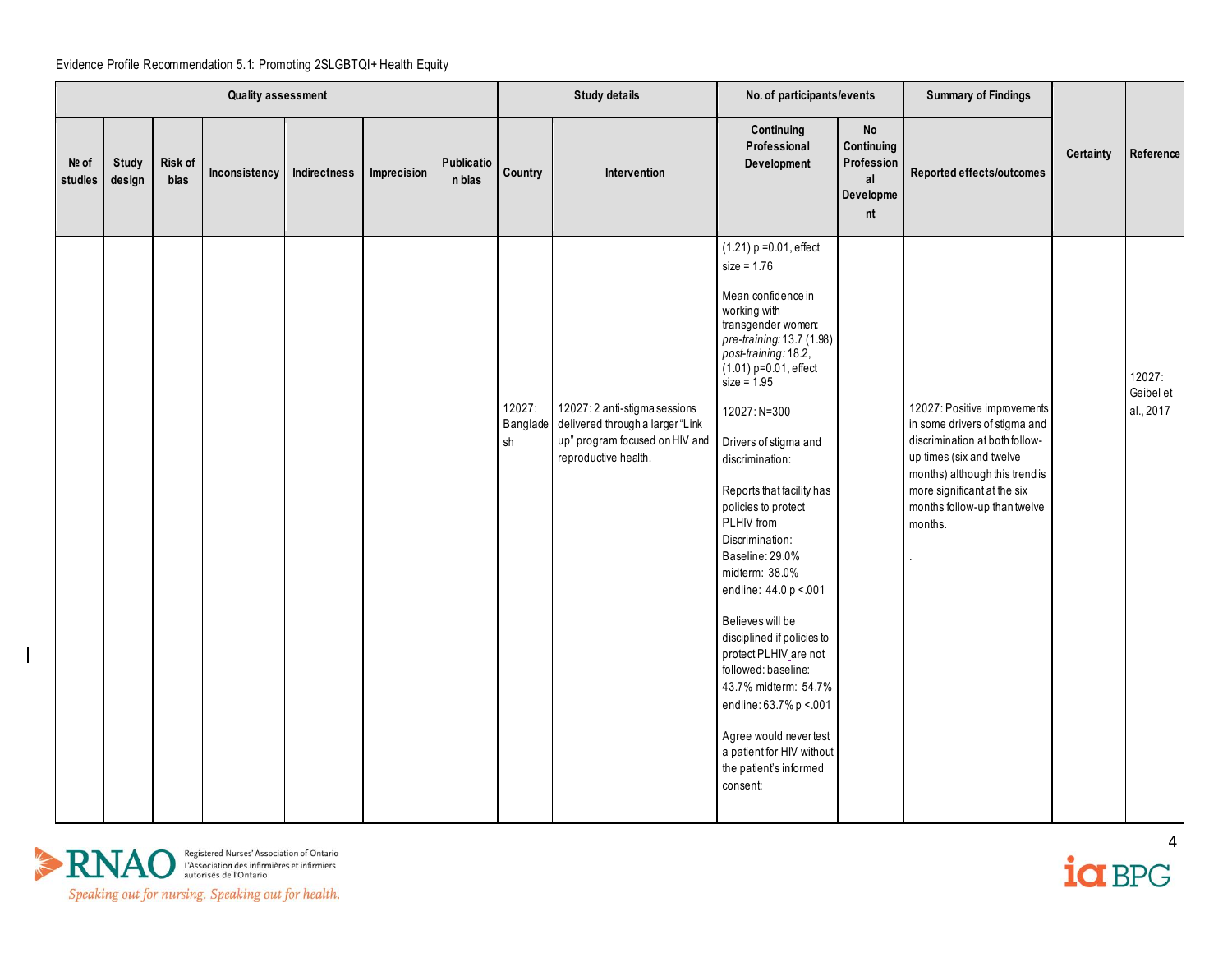|                  |                        |                 | <b>Quality assessment</b> |              |             |                             |                           | <b>Study details</b>                                                                     | No. of participants/events                                                                                                                                                                                                                                                                                                                                                                                  |                                                                | <b>Summary of Findings</b>                                                                                                                             |                  |                                              |
|------------------|------------------------|-----------------|---------------------------|--------------|-------------|-----------------------------|---------------------------|------------------------------------------------------------------------------------------|-------------------------------------------------------------------------------------------------------------------------------------------------------------------------------------------------------------------------------------------------------------------------------------------------------------------------------------------------------------------------------------------------------------|----------------------------------------------------------------|--------------------------------------------------------------------------------------------------------------------------------------------------------|------------------|----------------------------------------------|
| Nº of<br>studies | <b>Study</b><br>design | Risk of<br>bias | Inconsistency             | Indirectness | Imprecision | <b>Publicatio</b><br>n bias | Country                   | Intervention                                                                             | Continuing<br>Professional<br>Development                                                                                                                                                                                                                                                                                                                                                                   | <b>No</b><br>Continuing<br>Profession<br>al<br>Developme<br>nt | Reported effects/outcomes                                                                                                                              | <b>Certainty</b> | Reference                                    |
|                  |                        |                 |                           |              |             |                             | 12217:<br>South<br>Africa | 12217: Health4Men MSM<br>competency training comprised of<br>8 modules over 10-12 hours. | Baseline: 85.0 %<br>midterm: 89.3% endline:<br>85.7 % p=.199.<br>Agree it is provider's<br>professional<br>responsibility to<br>maintain confidentiality<br>of PLHIV, regardless of<br>personal iews or<br>feelings: baseline: 98.3<br>% miterm: 95.0 %<br>endline: 95.7 % p= .050<br>12217:196<br>Mean homoprejudice<br>score: Pre-training:<br>35.37 (17.12) Post-<br>training: 27.85 (15.14)p<br>< 0.001 |                                                                | 12217: There were decreases<br>in homoprejudice scores for<br>the global sample as well as<br>most subgroups reported.                                 |                  | 12217:<br>Tucker et<br>al., 2016             |
|                  |                        |                 |                           |              |             |                             | 12314:<br><b>USA</b>      | 12314: Training on LGBT health<br>over 12 modules.                                       | 12314:37<br>Mean Peer Advocate<br>Self-Efficacy Inventory:                                                                                                                                                                                                                                                                                                                                                  |                                                                | 12314: Participant scores on<br>the Peer Advocate Self-<br>Efficacy Inventory measure<br>increased from pretest to<br>posttest for both the pilot, and |                  | 12314:<br>Israel,<br>Willging &<br>Ley, 2016 |



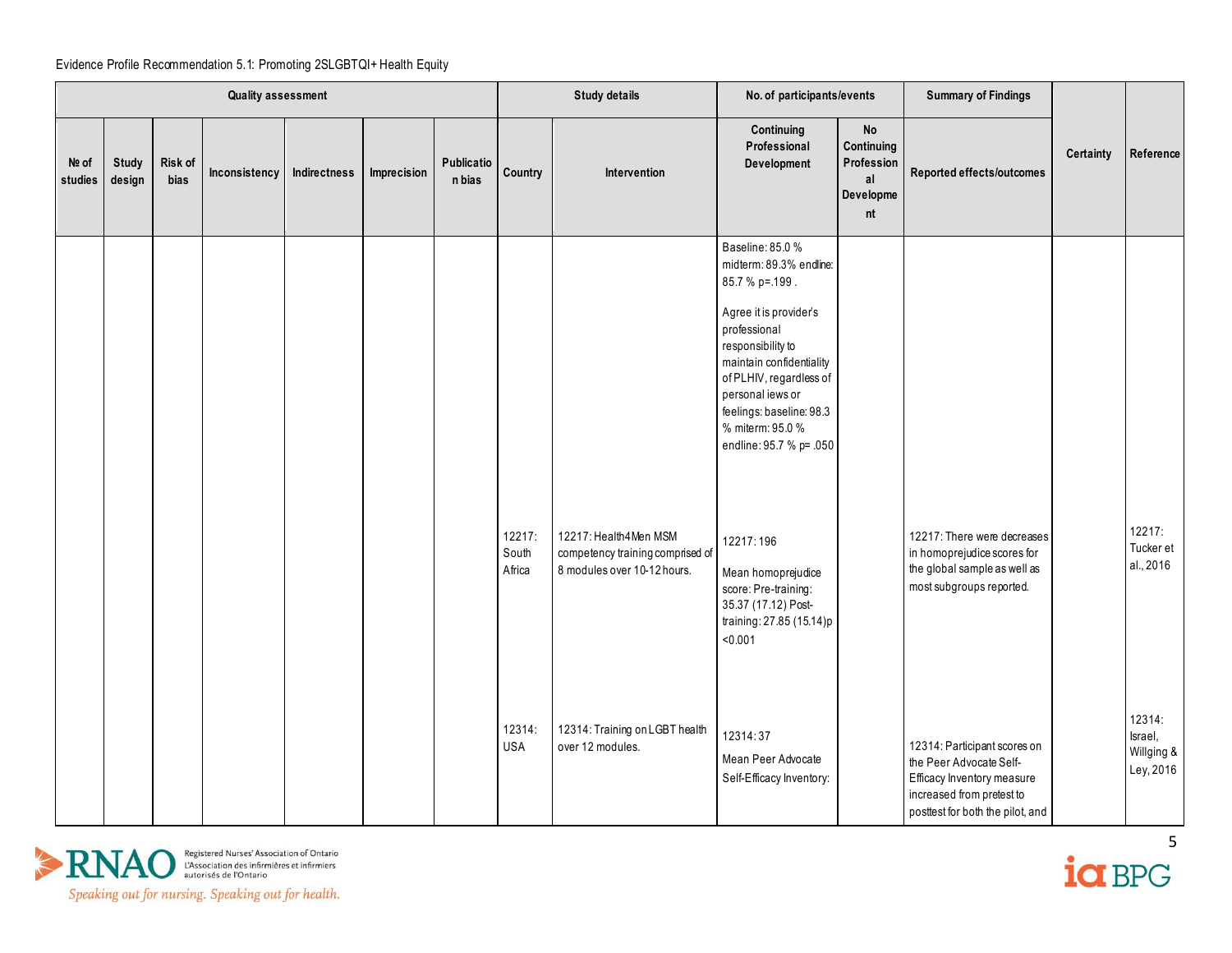|                  |                 |                        | <b>Quality assessment</b> |              |             |                             |                      | <b>Study details</b>                                                                                                   | No. of participants/events                                                                                                                                                                                                                                                                                                                                                                                                                                                                                                                                                                  |                                                                | <b>Summary of Findings</b>                                                                                                                                                                                           |           |                                                 |
|------------------|-----------------|------------------------|---------------------------|--------------|-------------|-----------------------------|----------------------|------------------------------------------------------------------------------------------------------------------------|---------------------------------------------------------------------------------------------------------------------------------------------------------------------------------------------------------------------------------------------------------------------------------------------------------------------------------------------------------------------------------------------------------------------------------------------------------------------------------------------------------------------------------------------------------------------------------------------|----------------------------------------------------------------|----------------------------------------------------------------------------------------------------------------------------------------------------------------------------------------------------------------------|-----------|-------------------------------------------------|
| Nº of<br>studies | Study<br>design | Risk of<br><b>bias</b> | Inconsistency             | Indirectness | Imprecision | <b>Publicatio</b><br>n bias | Country              | Intervention                                                                                                           | Continuing<br>Professional<br>Development                                                                                                                                                                                                                                                                                                                                                                                                                                                                                                                                                   | <b>No</b><br>Continuing<br>Profession<br>al<br>Developme<br>nt | Reported effects/outcomes                                                                                                                                                                                            | Certainty | Reference                                       |
|                  |                 |                        |                           |              |             |                             | 12264:<br>Canada     | 12264: Community based<br>education intervention on sexual<br>minority youth 6 components<br>delivered over 1 session. | Pilot: Pre-training: 3.96,<br>Post-training: 5.07,<br>p<0.001, effect size=<br>0.58<br>Revised: pre-training:<br>4.56, post-training:<br>5.15., post-training 2:<br>5.61, p=0.023, effect<br>$size = 0.11$<br>12264: N= 2850<br>Learning outcomes<br>survey: Ability to<br>discuss sneisitive topics<br>has improved: mean<br>3.44, SD 0.847, max= 4<br>I learned skills to help<br>GLBTQ youth: mean<br>3.44, SD 0.878, max= 4.<br>79.5% of participants<br>stated they intended to<br>take at least one action<br>as a result of this<br>training to improve the<br>lives of GLBTQ youth. |                                                                | the revised training. Effect size<br>was larger for the pilot<br>training.<br>12264: Participants responded<br>positively to skills learning<br>outcome questions after<br>completing the education<br>intervention. |           | 12264:<br>Craig,<br>Dorion &<br>Dillon,<br>2015 |
|                  |                 |                        |                           |              |             |                             | 12915:<br><b>USA</b> | 12915: 2 hour training workshop<br>on LGBT bullying for all<br>secondary school staff.                                 | 12915: N= 77<br>Comfort intervening<br>regarding:<br>Homophobic remarks                                                                                                                                                                                                                                                                                                                                                                                                                                                                                                                     |                                                                | 12915: There were mixed<br>results for change in practice.<br>There was an increase in self-<br>efficacy rating intervening on<br>harassment and bullying.<br>However, there was no                                  |           | 12915:<br>Greytak,<br>Kosciw &                  |



ia BPG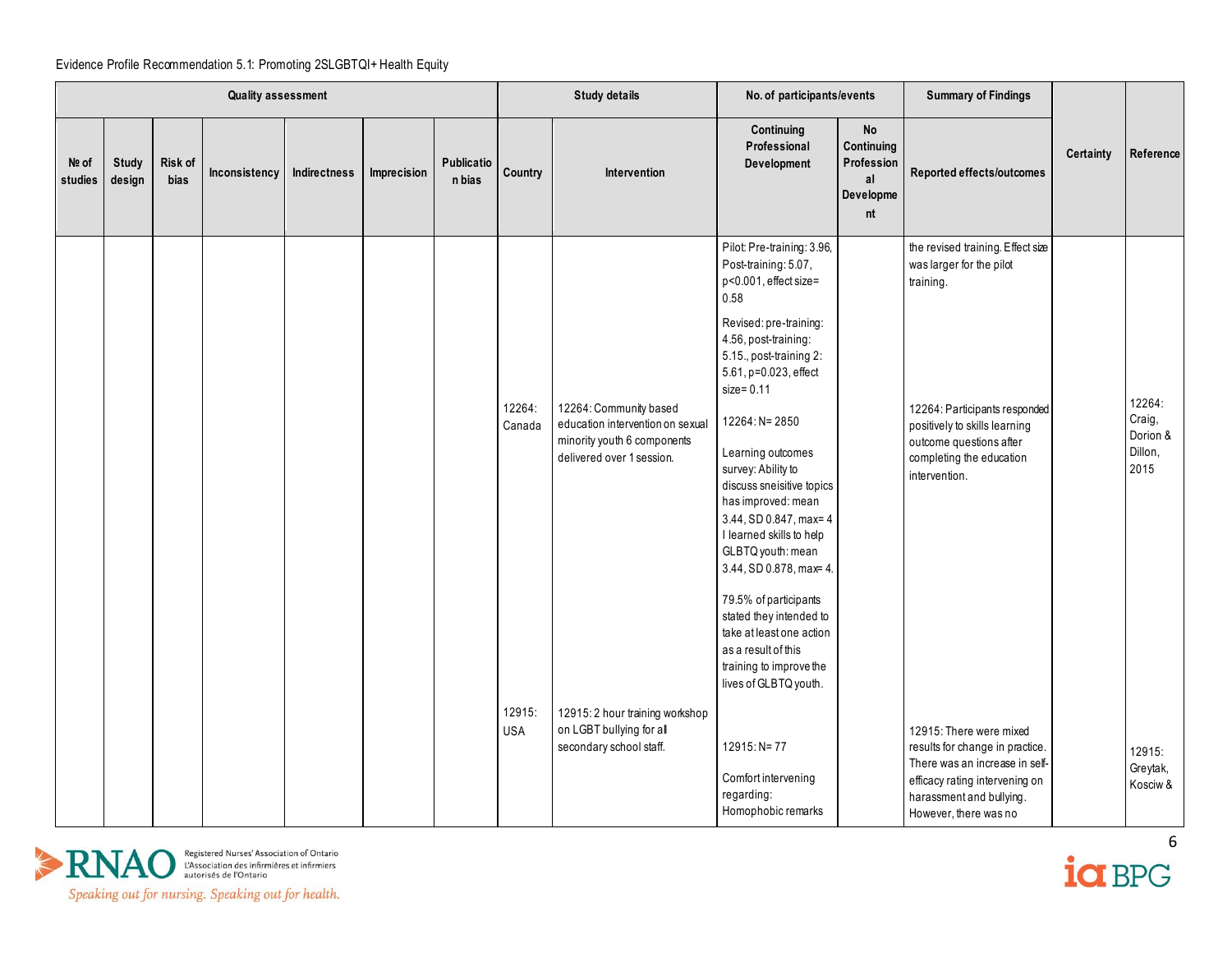|                  |                        |                 | <b>Quality assessment</b> |              |             |                      |                      | <b>Study details</b>                                                                      | No. of participants/events                                                                                                                                                                                                                                                                                                                                                                                                                                                                                                                                                                                                                                                                           |                                                                | <b>Summary of Findings</b>                                                                                                                                                                                                                                                                                                               |           |                                                                          |
|------------------|------------------------|-----------------|---------------------------|--------------|-------------|----------------------|----------------------|-------------------------------------------------------------------------------------------|------------------------------------------------------------------------------------------------------------------------------------------------------------------------------------------------------------------------------------------------------------------------------------------------------------------------------------------------------------------------------------------------------------------------------------------------------------------------------------------------------------------------------------------------------------------------------------------------------------------------------------------------------------------------------------------------------|----------------------------------------------------------------|------------------------------------------------------------------------------------------------------------------------------------------------------------------------------------------------------------------------------------------------------------------------------------------------------------------------------------------|-----------|--------------------------------------------------------------------------|
| Nº of<br>studies | <b>Study</b><br>design | Risk of<br>bias | Inconsistency             | Indirectness | Imprecision | Publicatio<br>n bias | Country              | Intervention                                                                              | Continuing<br>Professional<br>Development                                                                                                                                                                                                                                                                                                                                                                                                                                                                                                                                                                                                                                                            | <b>No</b><br>Continuing<br>Profession<br>al<br>Developme<br>nt | Reported effects/outcomes                                                                                                                                                                                                                                                                                                                | Certainty | Reference                                                                |
|                  |                        |                 |                           |              |             |                      | 13484:<br><b>USA</b> | 13484: Provider training program<br>in transgender health including<br>hands-on training. | Pre-training: 3.30 (0.74)<br>Post-training: 3.31<br>$(0.78)$ , p= $NS$<br>Comments about<br>gender expression<br>Pre-training: 3.17<br>(0.79) Post-training:<br>$3.25(0.79)$ , p= NS<br>Competence in<br>addressing<br>bullying/harassment<br>based on:<br>Sexual orientation<br>Pre-training: 2.89 (0.78)<br>post-training: 3.15<br>(0.78) p < 0.05<br>Gender expression<br>Pre-training: 2.91 (0.80)<br>post-training 3.13 (0.78)<br>p < 0.05<br>Confidence in<br>promoting an inclusive<br>environment<br>Pre-training: 2.74 (0.82)<br>post-training: 2.84<br>$(0.76)$ p= NS<br>13484: N= 32<br>Sexual orientation<br>provider competency:<br>Clinical skills: pre-<br>training: 22.1 (6.7) post- |                                                                | difference in change in<br>practice in intervening due to<br>remarks or creating an<br>inclusive environment.<br>13484: Sexual orientation<br>competency checklist was<br>rated higher by participants in<br>clinical skills), there was no<br>difference in readiness to<br>provide care scores from pre-<br>training to post-training. |           | Boensen,<br>2013<br>13484:<br>Lelutiu-<br>Weinberge<br>r et al.,<br>2016 |



 $\frac{1}{2}$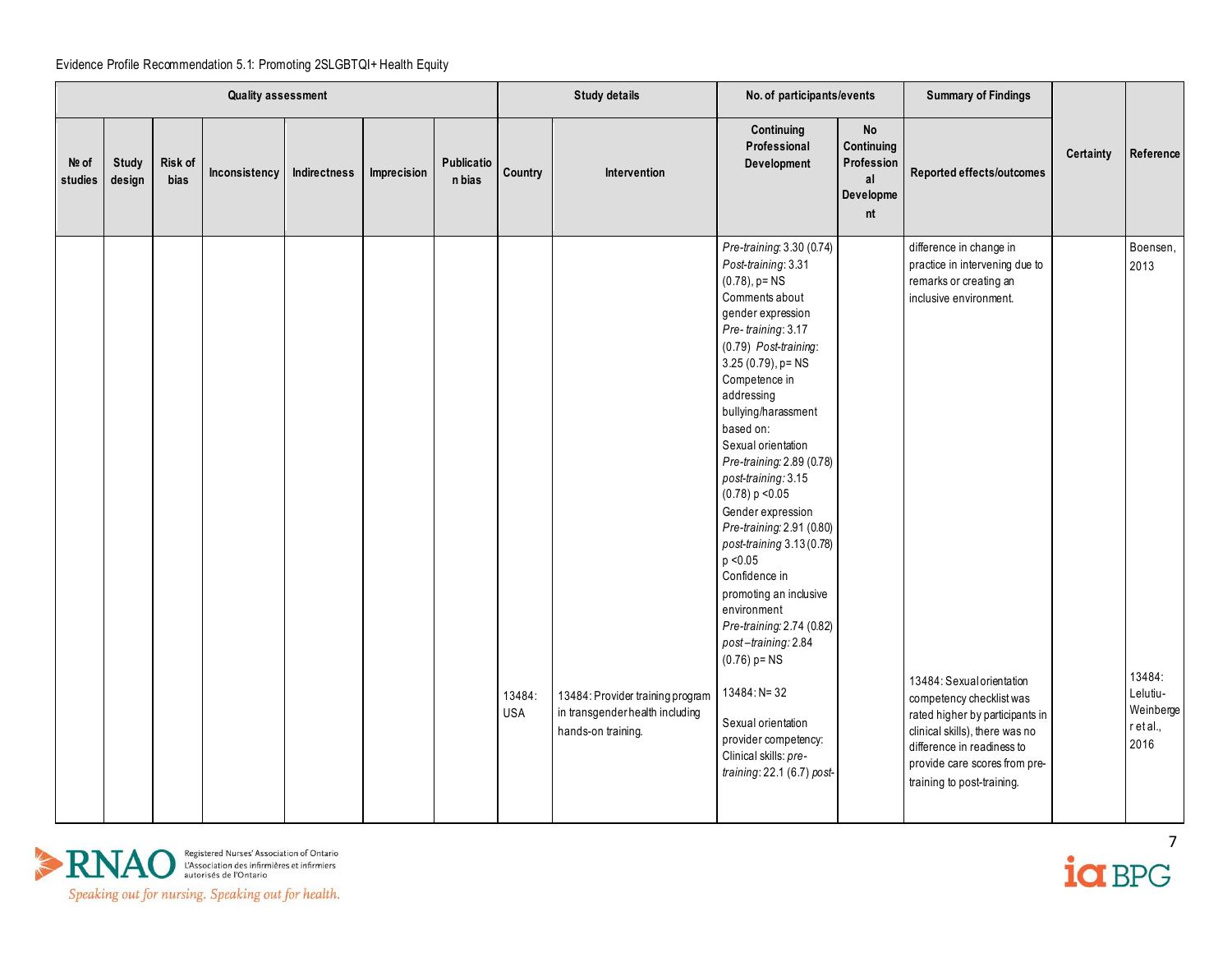|                  |                        |                        | Quality assessment |              |             |                      |          | <b>Study details</b>                                                                                                                                                                                                                                                                              | No. of participants/events                                                                                                                                                                                                                                                                                                                                                                                                                                                                                                                                                                                                    |                                                                | <b>Summary of Findings</b>                                                                            |           |                                          |
|------------------|------------------------|------------------------|--------------------|--------------|-------------|----------------------|----------|---------------------------------------------------------------------------------------------------------------------------------------------------------------------------------------------------------------------------------------------------------------------------------------------------|-------------------------------------------------------------------------------------------------------------------------------------------------------------------------------------------------------------------------------------------------------------------------------------------------------------------------------------------------------------------------------------------------------------------------------------------------------------------------------------------------------------------------------------------------------------------------------------------------------------------------------|----------------------------------------------------------------|-------------------------------------------------------------------------------------------------------|-----------|------------------------------------------|
| Nº of<br>studies | <b>Study</b><br>design | <b>Risk of</b><br>bias | Inconsistency      | Indirectness | Imprecision | Publicatio<br>n bias | Country  | Intervention                                                                                                                                                                                                                                                                                      | Continuing<br>Professional<br>Development                                                                                                                                                                                                                                                                                                                                                                                                                                                                                                                                                                                     | <b>No</b><br>Continuing<br>Profession<br>al<br>Developme<br>nt | Reported effects/outcomes                                                                             | Certainty | Reference                                |
|                  |                        |                        |                    |              |             |                      | 151: USA | 151: The HAI was<br>implemented at 10 sites in<br>Southeast Michigan,<br>including three health<br>departments, a school-<br>based health clinic, two<br>community health centers,<br>two youth-specific health<br>centers, a pediatric clinic,<br>and an HIV prevention and<br>treatment clinic. | training: 28.5 (8.4) p-val<br>< 0.05<br>Readiness to provide<br>care to TGI: pre-<br>training: 8.6 (2.3) post-<br>training: $9.3(1.8)$ , p=<br><b>NS</b><br>151: n=153 improved<br>changes in sites'<br>endorsement of<br>environmental<br>changes, including their<br>perception that their<br>clinical environment is a<br>safe space for gay and<br>bisexual youth<br>(baseline: mean: 0.90,<br>SD: 0.10; 6-month<br>follow-up: mean: 1.00;<br>SD: 0; p = .001) as well<br>as transgender and<br>gender nonconforming<br>youth (baseline: mean:<br>0.87, SD: 0.13; 6-month<br>follow-up: mean: 0.99;<br>SD 0.02; p= .007). |                                                                | 151: positive changes were<br>observed in clinic practices<br>after implementing the<br>intervention. |           | 151.<br>Jadwin-<br>Cakmak et<br>al, 2020 |
|                  |                        |                        |                    |              |             |                      | 154: USA | 154: The LGBT training<br>covered several broad<br>topics, similar to topics<br>addressed by the National<br>Resource Center on LGBT<br>Aging.                                                                                                                                                    | $154: n=44$<br>Mean Perceived<br>Preparedness pre 1.90<br>post 1.45 p .001                                                                                                                                                                                                                                                                                                                                                                                                                                                                                                                                                    |                                                                | 154: Perceived preparedness<br>decreased from pre to post<br>intervention.                            |           | 154.<br>Holman et<br>al, 2020            |



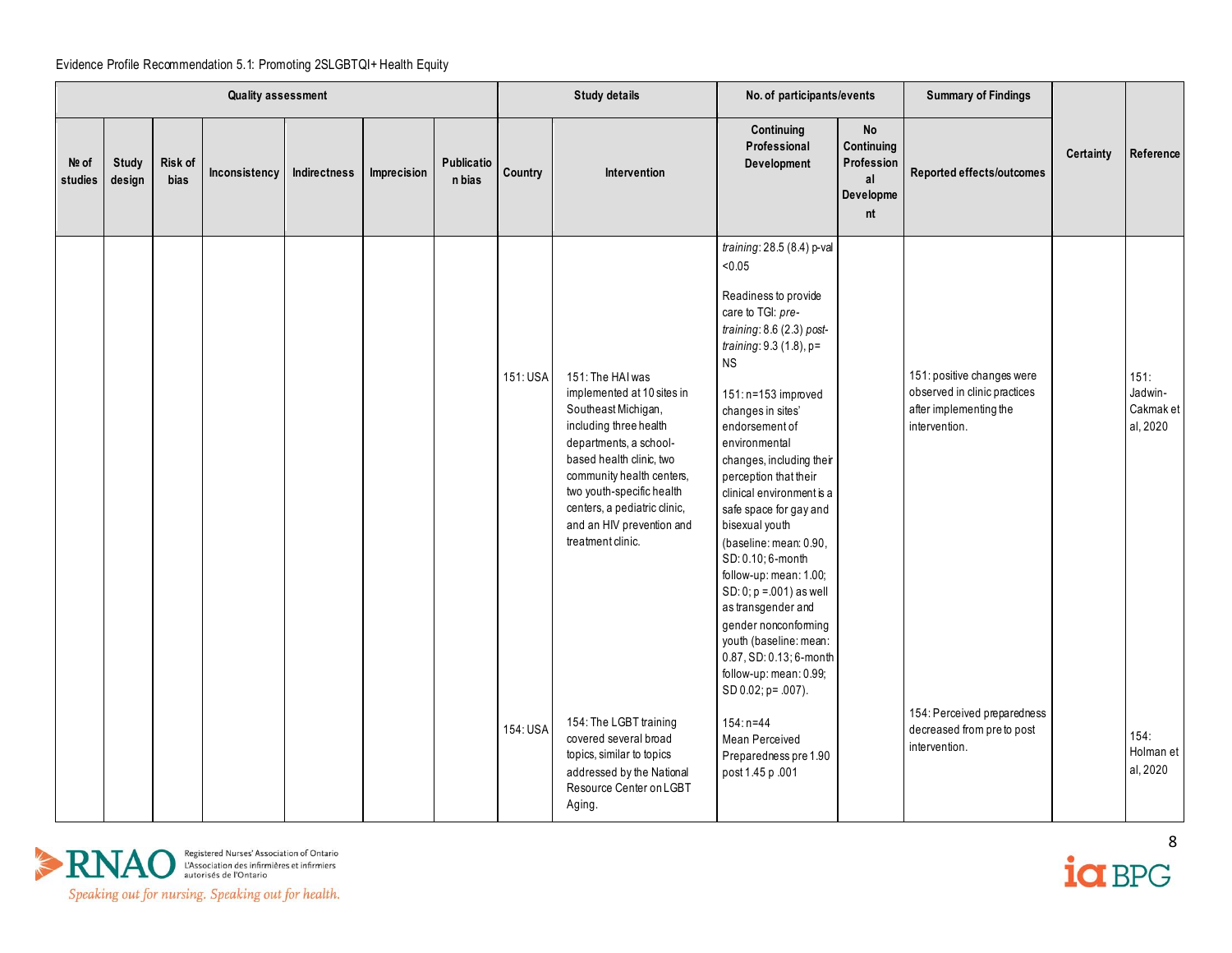|                  |                        |                 | <b>Quality assessment</b> |              |             |                      |                               | <b>Study details</b>                                                                                                                                                                                                                                                                                                                                                                                                                                                                                                                                                                                                                                           | No. of participants/events                                                                                                                                                                                                                                                                                                                                                                                                                                                                                                                                                                                                                                                                         |                                                                | <b>Summary of Findings</b>                                                                                                                                                                                                                                                                       |           |                                                             |
|------------------|------------------------|-----------------|---------------------------|--------------|-------------|----------------------|-------------------------------|----------------------------------------------------------------------------------------------------------------------------------------------------------------------------------------------------------------------------------------------------------------------------------------------------------------------------------------------------------------------------------------------------------------------------------------------------------------------------------------------------------------------------------------------------------------------------------------------------------------------------------------------------------------|----------------------------------------------------------------------------------------------------------------------------------------------------------------------------------------------------------------------------------------------------------------------------------------------------------------------------------------------------------------------------------------------------------------------------------------------------------------------------------------------------------------------------------------------------------------------------------------------------------------------------------------------------------------------------------------------------|----------------------------------------------------------------|--------------------------------------------------------------------------------------------------------------------------------------------------------------------------------------------------------------------------------------------------------------------------------------------------|-----------|-------------------------------------------------------------|
| Nº of<br>studies | <b>Study</b><br>design | Risk of<br>bias | Inconsistency             | Indirectness | Imprecision | Publicatio<br>n bias | Country                       | Intervention                                                                                                                                                                                                                                                                                                                                                                                                                                                                                                                                                                                                                                                   | Continuing<br>Professional<br>Development                                                                                                                                                                                                                                                                                                                                                                                                                                                                                                                                                                                                                                                          | <b>No</b><br>Continuing<br>Profession<br>al<br>Developme<br>nt | Reported effects/outcomes                                                                                                                                                                                                                                                                        | Certainty | Reference                                                   |
|                  |                        |                 |                           |              |             |                      | 339:<br>Australia<br>655: USA | 339: A multidisciplinary<br>team, including a member<br>of the transgender<br>community, delivered a 1-h<br>education session on three<br>separate occasions to<br>either: (1) Year 3 medical<br>students (hereafter referred<br>to as students) at the<br>University of Newcastle; (2)<br>GPs attending an annual<br>regional conference in<br>Newcastle; and (3) internal<br>medicine physicians (IMPs)<br>at John Hunter Hospital.<br>655: This project<br>implemented a training for<br>nurses concerning LGBT<br>cultural competence. The<br>training consisted of a<br>learning module entitled<br>"Providing Quality Care to<br>Lesbian, Gay, Bisexual, | $339: n = 163$<br>higher proportion of<br>participants 'agreed or<br>strongly agreed' that<br>they were confident<br>to assist with adult<br>transition care for an<br>assigned female<br>requesting<br>masculinisation and<br>assigned male<br>requesting feminisation.<br>Following the education<br>session, a significantly<br>greater number of<br>students and IMPs<br>agreed that hormonal<br>and surgical<br>treatment should be<br>offered to the<br>transgender community,<br>and there was a trend<br>towards increase in the<br>GP group.<br>655: Pre-intervention<br>behavior<br>subscale score<br>M SD Range<br>47.60 15.75 15-69<br>Post-intervention<br>behavior<br>subscale score |                                                                | 339: The proportion of<br>participants responded<br>positively to questions about<br>intent to provide appropriate<br>care increased.<br>655: There was a mean<br>difference of 10.47 between<br>the pre-intervention behavior<br>total score and post-<br>intervention behavior total<br>score. |           | 339: Arora<br>et al, 2019<br>655.<br>Wyckoffet<br>al., 2019 |



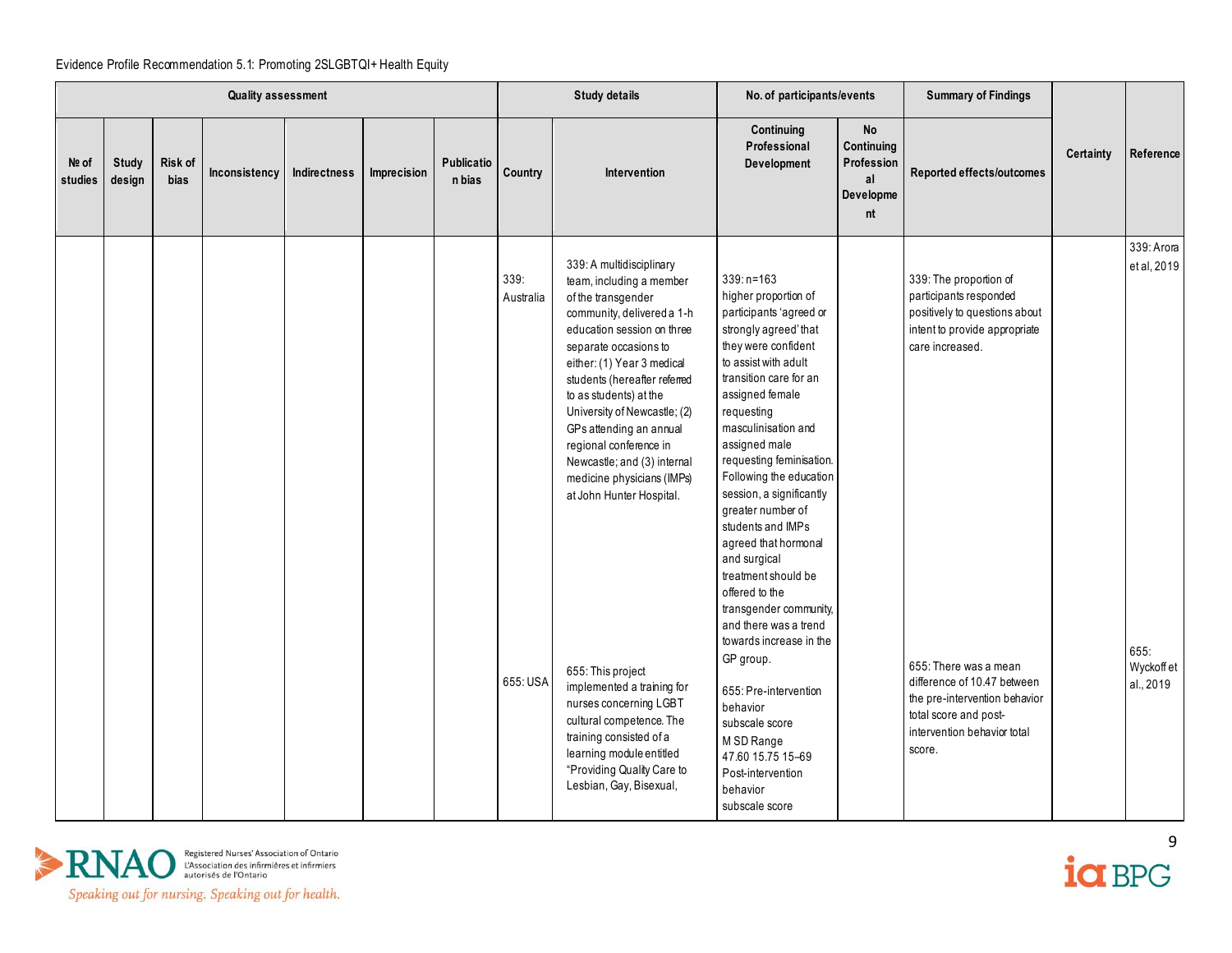|                  |                        |                 | <b>Quality assessment</b> |              |             |                      |                                                                                                                                            | <b>Study details</b>                                                                                                                                                                                                                                                                                                                                                                                                                                                                                                                                                                                                                                                                                                                                                                                                                                               | No. of participants/events                                                                                                                                                                                                                                                                                                                                                                                                                                                                                                                                                 |                                                                | <b>Summary of Findings</b>                                                                                                                                                                                                              |           |                                                                                                         |
|------------------|------------------------|-----------------|---------------------------|--------------|-------------|----------------------|--------------------------------------------------------------------------------------------------------------------------------------------|--------------------------------------------------------------------------------------------------------------------------------------------------------------------------------------------------------------------------------------------------------------------------------------------------------------------------------------------------------------------------------------------------------------------------------------------------------------------------------------------------------------------------------------------------------------------------------------------------------------------------------------------------------------------------------------------------------------------------------------------------------------------------------------------------------------------------------------------------------------------|----------------------------------------------------------------------------------------------------------------------------------------------------------------------------------------------------------------------------------------------------------------------------------------------------------------------------------------------------------------------------------------------------------------------------------------------------------------------------------------------------------------------------------------------------------------------------|----------------------------------------------------------------|-----------------------------------------------------------------------------------------------------------------------------------------------------------------------------------------------------------------------------------------|-----------|---------------------------------------------------------------------------------------------------------|
| Nº of<br>studies | <b>Study</b><br>design | Risk of<br>bias | Inconsistency             | Indirectness | Imprecision | Publicatio<br>n bias | Country                                                                                                                                    | Intervention                                                                                                                                                                                                                                                                                                                                                                                                                                                                                                                                                                                                                                                                                                                                                                                                                                                       | Continuing<br>Professional<br>Development                                                                                                                                                                                                                                                                                                                                                                                                                                                                                                                                  | <b>No</b><br>Continuing<br>Profession<br>al<br>Developme<br>nt | Reported effects/outcomes                                                                                                                                                                                                               | Certainty | Reference                                                                                               |
|                  |                        |                 |                           |              |             |                      | 695:<br>Indonesia<br>1532:<br>Europe<br>(Belgium,<br>Bulgaria,<br>Italy,<br>Lithuania,<br>Poland,<br>and the<br>UK)<br>4844:<br><b>USA</b> | and Transgender Patients:<br>An Introduction for Staff<br>Training"<br>695: The training was<br>delivered through a peer-b-<br>peer model. The training<br>package comprised of<br>14 modules MSM health.<br>1532: Pilot for<br>Health4LGBTI training<br>course for healthcare<br>workers: The 1-day course<br>aims to increase healthcare<br>professionals' (and support<br>staff) knowledge of LGBTI<br>health needs, and<br>healthcare inequalities, as<br>well as at improving their<br>attitudes and skills to<br>provide inclusive healthcare<br>for LGBTI patients.<br>4844: The 2-part lecture<br>series "Providing Health<br>and Social Services to the<br>Trans and Gender Non-<br>conforming Community<br>(Basic and Advanced)"<br>addressed several topics<br>including the differences<br>between sexual orientation<br>and gender identity, cultural | M SD Range<br>58.07 16.71 15-75<br>695: Perceived skills<br>score mean pre 51.2<br>(8.7) post 53.7 (8.2)<br>1532: Overall, the data<br>showed a trend towards<br>more inclusive attitudes<br>with significant results<br>occurring for five<br>questions. [individual<br>scores not reported]<br>4844: n=45<br>Provider Comfort:<br>Sensitivity about<br>language (median, IQR)<br>Pre-intervention: 4 (3, 5)<br>Post-Intervention: 4 (3,<br>4)<br>Sensitivity about non-<br>verbal communication<br>used: Pre-intervention:<br>$3(3, 4)$ Post-<br>Intervention: $4(3, 4)$ |                                                                | 695: Perceived skills<br>increased from pre-<br>intervention to post-<br>intervention.<br>1532: Providerattitude<br>improved from pre to post<br>intervention.<br>4844: provider comfort<br>increased from pre to post<br>intervention. |           | 695:<br>Nugroho<br>et al.,<br>2019<br>1532:<br>Donisi et<br>al., 2020<br>4844:<br>Walia et<br>al., 2019 |



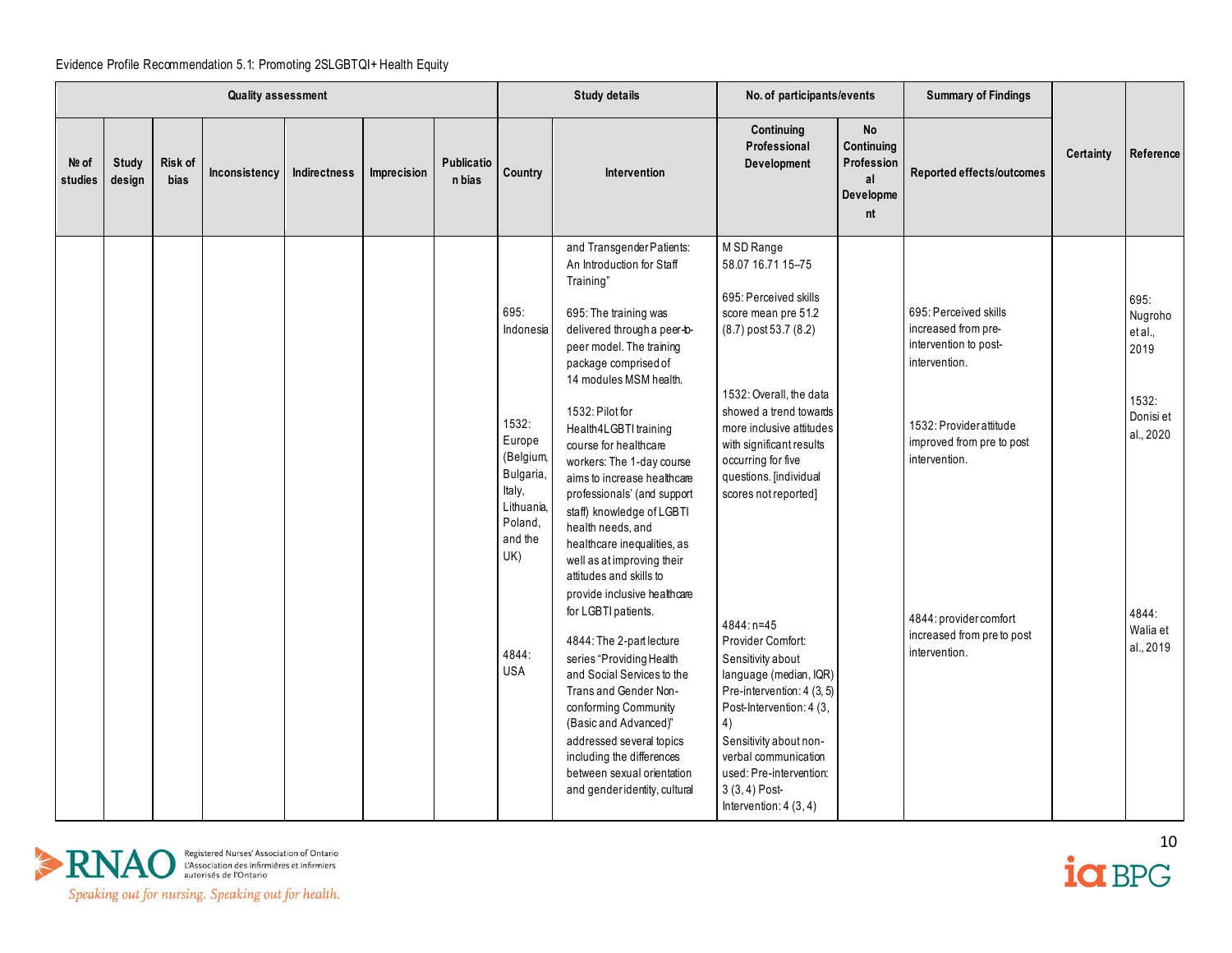|                  |                 |                 | <b>Quality assessment</b>                                                                                                 |              |             |                      |         | <b>Study details</b>                                                                                                                                     | No. of participants/events                                                                                                                                                                                                                                                                                                                             |                                                                | <b>Summary of Findings</b> |                  |           |
|------------------|-----------------|-----------------|---------------------------------------------------------------------------------------------------------------------------|--------------|-------------|----------------------|---------|----------------------------------------------------------------------------------------------------------------------------------------------------------|--------------------------------------------------------------------------------------------------------------------------------------------------------------------------------------------------------------------------------------------------------------------------------------------------------------------------------------------------------|----------------------------------------------------------------|----------------------------|------------------|-----------|
| Nº of<br>studies | Study<br>design | Risk of<br>bias | Inconsistency                                                                                                             | Indirectness | Imprecision | Publicatio<br>n bias | Country | Intervention                                                                                                                                             | Continuing<br>Professional<br>Development                                                                                                                                                                                                                                                                                                              | <b>No</b><br>Continuing<br>Profession<br>al<br>Developme<br>nt | Reported effects/outcomes  | <b>Certainty</b> | Reference |
|                  |                 |                 |                                                                                                                           |              |             |                      |         | competency, specific health<br>disparities experienced<br>by LGBTQ community, and<br>culturally competent care<br>for patients who identify as<br>LGBTQ. | Not assuming all<br>patients identify with<br>their sex assigned at<br>birth Pre-intervention: 3<br>(3, 4) Post-intervention:<br>4(3, 4)<br>Awareness of multiple<br>minority status<br>Pre-intervention: 4 (3, 4)<br>Post-intervention: 4 (3,<br>4)<br>Nonjudgmental<br>communication<br>Pre-intervention: 4 (4, 5)<br>Post-intervention: 4 (4,<br>4) |                                                                |                            |                  |           |
|                  |                 |                 | Follow-up: immediately post intervention, 1 week post intervention, 2 weeks post intervention, 3 months post intervention |              |             |                      |         | Knowledge: A wide range of validated and non-validated tools were used to measure knowledge across the included studies. See footnotes.                  |                                                                                                                                                                                                                                                                                                                                                        |                                                                |                            |                  |           |



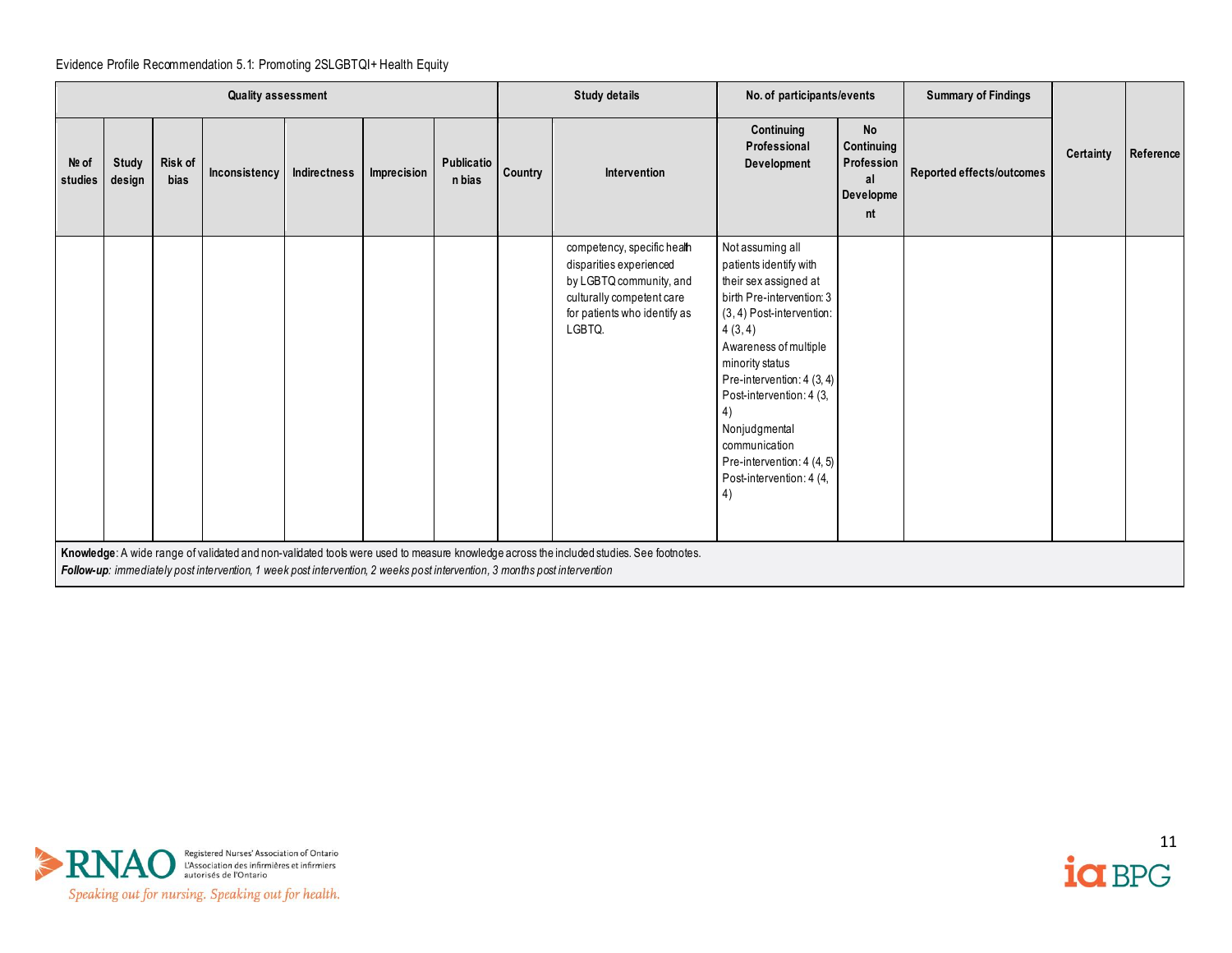|                  |                                                                             |                        | <b>Quality assessment</b>                     |              |             |                             |                                                    | <b>Study details</b>                                                                                                                                                                                                                                                                                     | No. of participants/events                                                                                                                                                                                                                                                                                                                                                                                                                                                              |                                                                | <b>Summary of Findings</b>                                                                                                                                                                                                                                                                                                                                                                                  |                                          |                                                                      |
|------------------|-----------------------------------------------------------------------------|------------------------|-----------------------------------------------|--------------|-------------|-----------------------------|----------------------------------------------------|----------------------------------------------------------------------------------------------------------------------------------------------------------------------------------------------------------------------------------------------------------------------------------------------------------|-----------------------------------------------------------------------------------------------------------------------------------------------------------------------------------------------------------------------------------------------------------------------------------------------------------------------------------------------------------------------------------------------------------------------------------------------------------------------------------------|----------------------------------------------------------------|-------------------------------------------------------------------------------------------------------------------------------------------------------------------------------------------------------------------------------------------------------------------------------------------------------------------------------------------------------------------------------------------------------------|------------------------------------------|----------------------------------------------------------------------|
| Nº of<br>studies | <b>Study</b><br>design                                                      | Risk of<br><b>bias</b> | Inconsistency                                 | Indirectness | Imprecision | <b>Publicatio</b><br>n bias | Country                                            | Intervention                                                                                                                                                                                                                                                                                             | Continuing<br>Professional<br>Development                                                                                                                                                                                                                                                                                                                                                                                                                                               | <b>No</b><br>Continuing<br>Profession<br>al<br>Developme<br>nt | Reported effects/outcomes                                                                                                                                                                                                                                                                                                                                                                                   | Certainty                                | Reference                                                            |
| 1 <sup>d</sup>   | System<br>atic<br>review<br>of non-<br><b>RCTs</b><br>[pre/pos<br>t design] |                        | Serious <sup>e</sup> Not serious <sup>f</sup> | Not Serious  | Not Serious | None                        | 1229:8<br>USA, 1<br>Canada<br>11831:<br><b>USA</b> | 1229: Various interventions used<br>to educate the health and social<br>care workforce on the<br>experiences and needs of LGBT-<br>older adults.<br>Additional studies identified:<br>11831:60 minute LGBT<br>awareness training for military<br>HCPs via Powerpoint.<br>11843: 2-day training regarding | 1229: The findings of all No control<br>studies suggest an<br>increase in knowledge<br>(awareness) of LGBT+<br>specific<br>issues, needs and<br>resources, and comfort<br>levels.<br>$11831: N = 51$<br>Results were presented<br>graphically. The bar<br>graph shows an<br>increasing trend from<br>baseline in knowledge<br>regarding LGBT<br>terminology, cultural<br>sensitivity, health care<br>issues, preventative<br>care measures, and<br>barriers to care.<br>$11843: N = 33$ |                                                                | 1229: All studies reported an<br>increase in knowledge and<br>awareness from pre to post-<br>intervention.<br>An additional 31 individual<br>studies were identified. Overall<br>all but two quantitative studies<br>reported an improvement after<br>education on health provider<br>knowledge.<br>11831: There was an overall<br>improvement in knowledge<br>from pre- to post-test in all<br>categories. | $\oplus \oplus \bigcirc \bigcirc$<br>Low | 1229:<br>Jurcek et<br>al., 2020<br>11831:<br>Shrader et<br>al., 2017 |
|                  |                                                                             |                        |                                               |              |             |                             | 11843:<br>Romania                                  | LGBT identities, health needs and<br>clinical practice.                                                                                                                                                                                                                                                  | Mean SOCCS:<br>Knowledge: pre-<br>training: 3.1 (0.6), post-<br>training: 3.4 (0.6) p<<br>0.05 Skill: pre-training:<br>2.9 (1.1), post-training<br>4.1 (0.9) $p < 0.001$                                                                                                                                                                                                                                                                                                                |                                                                | 11843: Mean knowledge and<br>skill scores increased from<br>baseline to follow-up.                                                                                                                                                                                                                                                                                                                          |                                          | 11843:<br>Lelutiu-<br>Weinberge<br>r et al.,<br>2017                 |



 $\mathbf l$ 

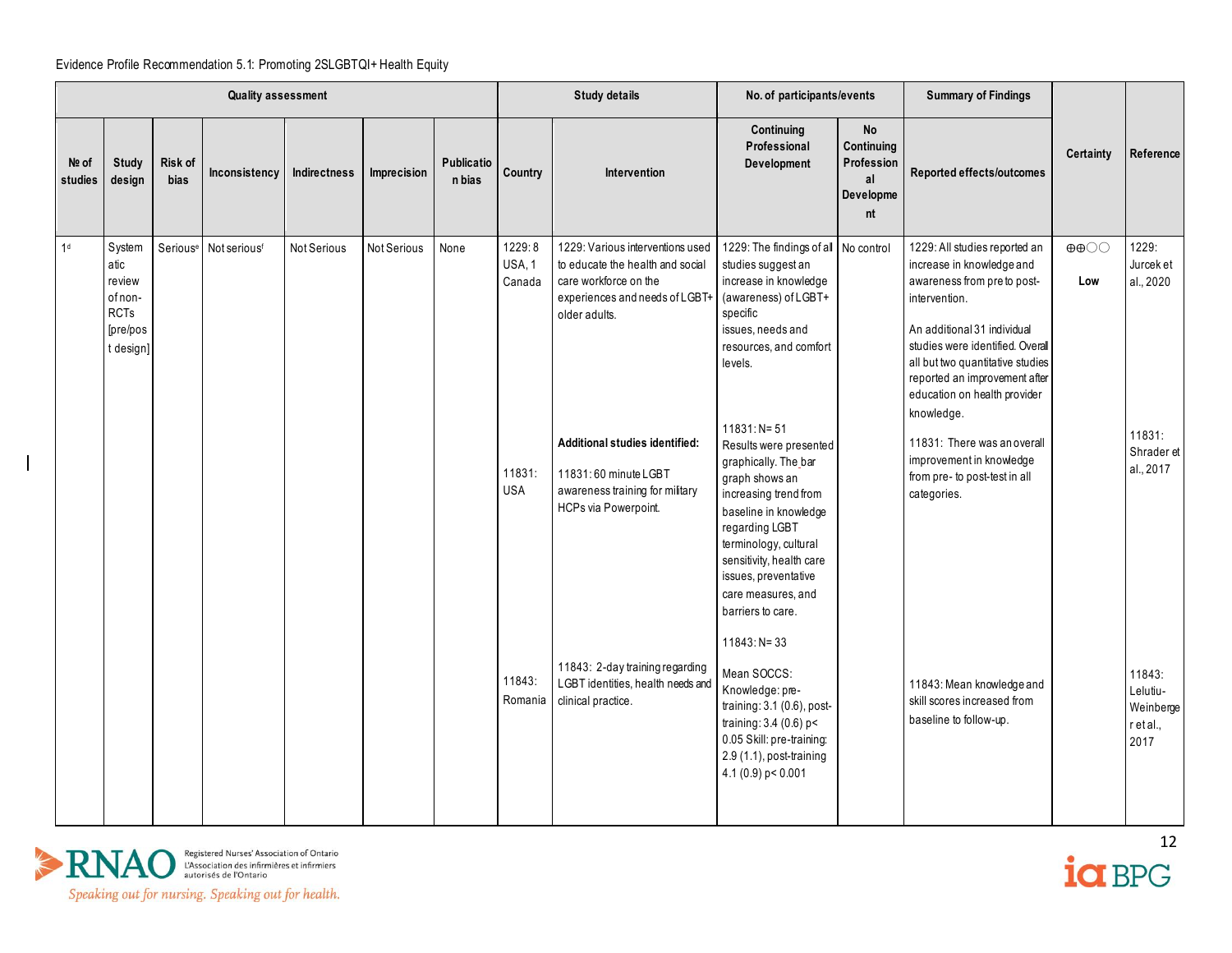|                    |                 |                               | <b>Quality assessment</b> |              |             |                      |                      | <b>Study details</b>                                                                                                   | No. of participants/events                                                                                                                                                                                                                                                                                   |                                                                | <b>Summary of Findings</b>                                                                                                                                                                  |           |                                                  |
|--------------------|-----------------|-------------------------------|---------------------------|--------------|-------------|----------------------|----------------------|------------------------------------------------------------------------------------------------------------------------|--------------------------------------------------------------------------------------------------------------------------------------------------------------------------------------------------------------------------------------------------------------------------------------------------------------|----------------------------------------------------------------|---------------------------------------------------------------------------------------------------------------------------------------------------------------------------------------------|-----------|--------------------------------------------------|
| $Ne$ of<br>studies | Study<br>design | <b>Risk of</b><br><b>bias</b> | Inconsistency             | Indirectness | Imprecision | Publicatio<br>n bias | Country              | Intervention                                                                                                           | Continuing<br>Professional<br>Development                                                                                                                                                                                                                                                                    | <b>No</b><br>Continuing<br>Profession<br>al<br>Developme<br>nt | Reported effects/outcomes                                                                                                                                                                   | Certainty | Reference                                        |
|                    |                 |                               |                           |              |             |                      | 11884:<br>Australia  | 11884: 7.5 hour workshop for<br>mental health professionals<br>focused on LGBT health and<br>affirmation.              | $11884: N = 96$<br>Mean LGB-CSI Scores:<br>Knowledge (LGB) pre-<br>training: 32.51 (12.52)<br>post-training: 45.99<br>(13.46)<br>p <0.001 effect size=<br>1.04<br>Knowledge (T) pre-<br>training: 29.27 (12.73)<br>post-training: 43.74<br>(14.44) p<0.001 effect<br>size= 1.06                              |                                                                | 11884: Mean knowledge score<br>for LGB and transgender<br>clients increased from pre to<br>post-intervention                                                                                |           | 11884:<br>Pepping,<br>Lyons &<br>Morris,<br>2018 |
|                    |                 |                               |                           |              |             |                      | 11922:<br><b>USA</b> | 11922: 90 minute training on<br>transgender health and cultural<br>competency for correctional<br>system health staff. | 11922: N= 34<br>Mean TKAB score: pre-<br>training: 67.54 (11.61),<br>post-training: 70.15<br>$(10.69)$ p=0.03 3-<br>months: 71.21<br>$(10.93)$ , p < 0.01<br>Mean TCC score-<br>general knowledge: pre-<br>training: 36.74 (4.29),<br>post-training: 37.76<br>$(4.36)$ , p<0.001, 3<br>months: 37.71 (4.07), |                                                                | 11922: Mean cultural<br>competence score increased<br>from baseline to immediate<br>follow-up and at 3 months.<br>Mean knowledge score<br>increased from baseline to<br>immediate follow-u. |           | 11922:<br>Hughto et<br>al., 2017                 |
|                    |                 |                               |                           |              |             |                      | 12009:<br>Australia  | 12009: Workshop focused on<br>transgender women and domestic                                                           | $p = 0.08$<br>12009: N= 25                                                                                                                                                                                                                                                                                   |                                                                | 12009: participants were<br>significantly more likely to<br>provide a definition closely<br>aligned with the information<br>provided in the workshop for                                    |           | 12009:<br>Riggs,<br>Fraser,                      |



 $\frac{13}{10}$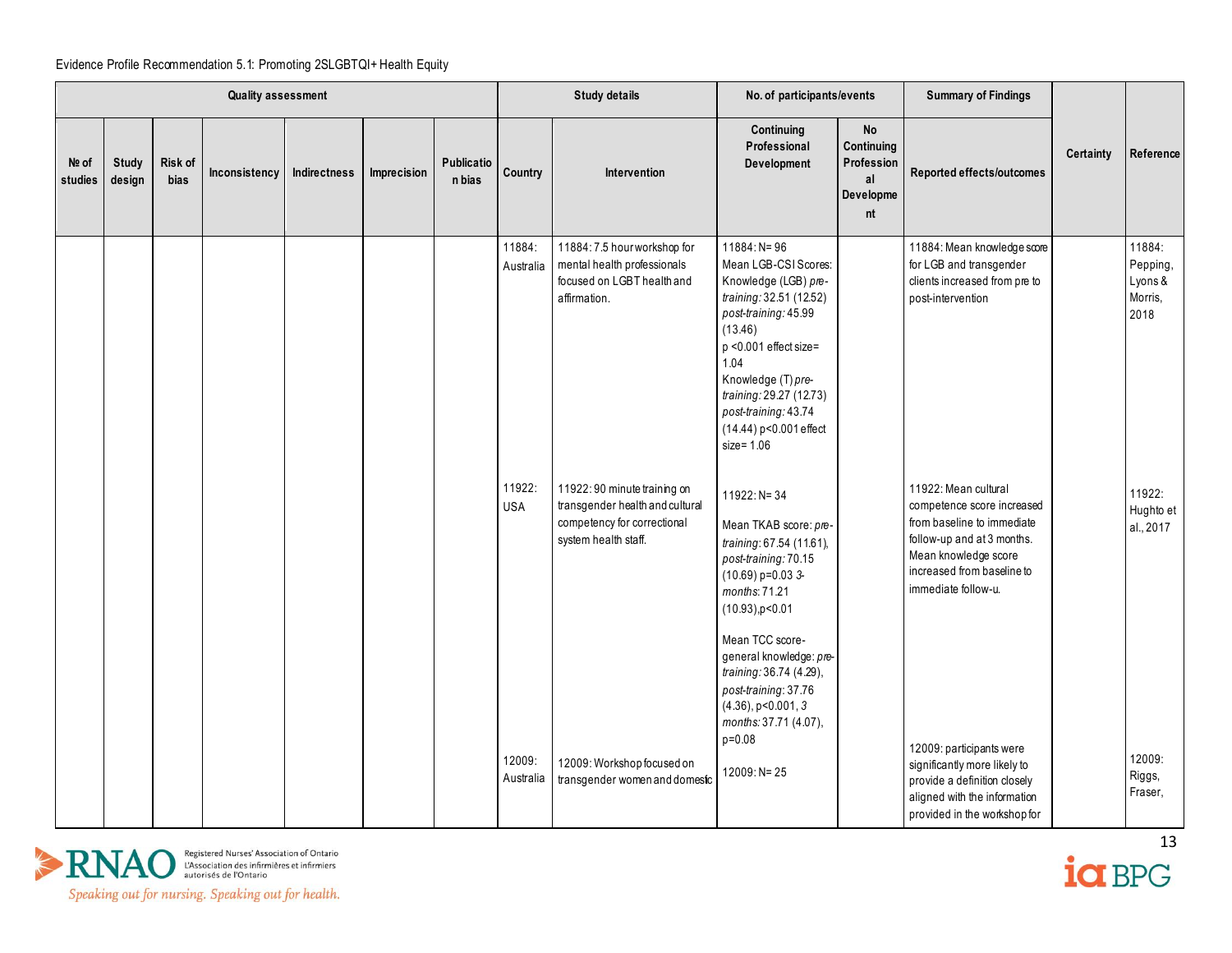|                  |                        |                 | <b>Quality assessment</b> |              |             |                      |                      | <b>Study details</b>                                                                                                                                                          | No. of participants/events                                                                                                                                                                                                                                                                                                                                                                                                                                                        |                                                                | <b>Summary of Findings</b>                                                                                                               |                  |                                                                  |
|------------------|------------------------|-----------------|---------------------------|--------------|-------------|----------------------|----------------------|-------------------------------------------------------------------------------------------------------------------------------------------------------------------------------|-----------------------------------------------------------------------------------------------------------------------------------------------------------------------------------------------------------------------------------------------------------------------------------------------------------------------------------------------------------------------------------------------------------------------------------------------------------------------------------|----------------------------------------------------------------|------------------------------------------------------------------------------------------------------------------------------------------|------------------|------------------------------------------------------------------|
| No of<br>studies | <b>Study</b><br>design | Risk of<br>bias | Inconsistency             | Indirectness | Imprecision | Publicatio<br>n bias | Country              | Intervention                                                                                                                                                                  | Continuing<br>Professional<br>Development                                                                                                                                                                                                                                                                                                                                                                                                                                         | <b>No</b><br>Continuing<br>Profession<br>al<br>Developme<br>nt | Reported effects/outcomes                                                                                                                | <b>Certainty</b> | Reference                                                        |
|                  |                        |                 |                           |              |             |                      |                      | abuse, delivered through an anti-<br>oppressive framework.                                                                                                                    | Difference in the correct<br>definition of<br>transgender: A2= 11.72,<br>p= 0.05. Difference in<br>the correct definition of<br>cisgenderism: A2=<br>15.32, p=0.001                                                                                                                                                                                                                                                                                                               |                                                                | transgender and<br>cisgenderism.                                                                                                         |                  | Taylor, et<br>al, 2016                                           |
|                  |                        |                 |                           |              |             |                      | 12029:<br><b>USA</b> | 12029: 6 interactive, online<br>modules focused on transgender<br>adolescent health and 5-hr<br>observational experience in a<br>multidisciplinary pediatric gender<br>clinic | $12029: N = 20$<br>Learners'<br>postcurriculum<br>knowledge and<br>awareness<br>scores increased on all<br>20 queried transgender<br>youth-related<br>measures . p<0.002 for<br>17 of 20 benchmarks<br>(other $p=0.002$ or<br>p=0.001),. For 13 of the<br>20 transgender youth-<br>related benchmarks,<br>the learners' median<br>score increased from<br>the not<br>knowledgeable/aware<br>range (<3 Likert score)<br>to the knowledgeable/<br>aware range (>3 Likert<br>score). |                                                                | 12029: Learners' post-training<br>knowledge and awareness<br>scores increased on every<br>queried transgender youth-<br>related measures |                  | 12029:<br>Vance Jr,<br>Deutsch,<br>Rosenthal,<br>et al.,<br>2017 |



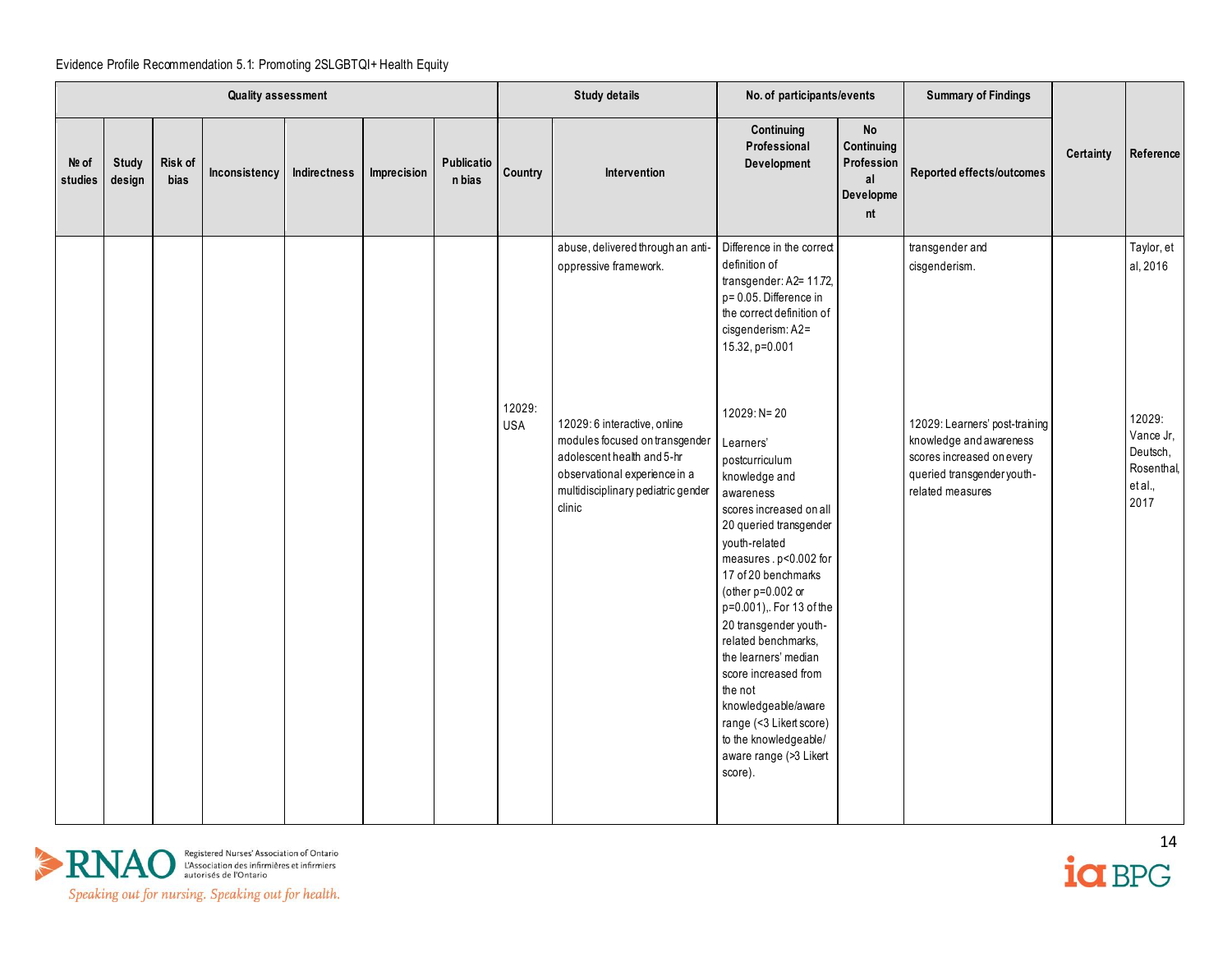|                    |                        |                        | <b>Quality assessment</b> |              |             |                             |                                                | <b>Study details</b>                                                                                                                                                                                            | No. of participants/events                                                                                                                                                                                                                                                                                                                                                                                                                           |                                                                | <b>Summary of Findings</b>                                                                                                                                                                                                                                                                                                            |                  |                                                                            |
|--------------------|------------------------|------------------------|---------------------------|--------------|-------------|-----------------------------|------------------------------------------------|-----------------------------------------------------------------------------------------------------------------------------------------------------------------------------------------------------------------|------------------------------------------------------------------------------------------------------------------------------------------------------------------------------------------------------------------------------------------------------------------------------------------------------------------------------------------------------------------------------------------------------------------------------------------------------|----------------------------------------------------------------|---------------------------------------------------------------------------------------------------------------------------------------------------------------------------------------------------------------------------------------------------------------------------------------------------------------------------------------|------------------|----------------------------------------------------------------------------|
| $Ne$ of<br>studies | <b>Study</b><br>design | Risk of<br><b>bias</b> | Inconsistency             | Indirectness | Imprecision | <b>Publicatio</b><br>n bias | Country                                        | Intervention                                                                                                                                                                                                    | Continuing<br>Professional<br>Development                                                                                                                                                                                                                                                                                                                                                                                                            | <b>No</b><br>Continuing<br>Profession<br>al<br>Developme<br>nt | Reported effects/outcomes                                                                                                                                                                                                                                                                                                             | <b>Certainty</b> | Reference                                                                  |
|                    |                        |                        |                           |              |             |                             | 12217:<br>South<br>Africa<br>12869:<br>Ireland | 12217: Health4Men MSM<br>competency training comprised of<br>8 modules over 10-12 hours.<br>12869: 50-min training module for<br>professionals providing<br>oncological and palliative care to<br>LGB patients. | 12217:<br>Mean sensitivity<br>knowledge score:<br>N=196 pre-training: 6.44<br>(2.55) post-training:<br>9.82 (1.32) p < 0.001<br>Mean specialized<br>clinical knowledge: N=<br>83 pre-training: 8.45<br>(2.75) post-training:<br>13.31 (1.83) p<0.001<br>12869: N= 201<br>Knowledge of LGB<br>issues: pre-training:<br>20% post-training: 75%,<br>not assessed<br>statistically<br>The majority of<br>participants (93.5%)<br>found that the training |                                                                | 12217: There were<br>improvements in sensitivity<br>knowledge (for clinicians and<br>clinic support staff) and<br>improvements in specialized<br>clinical knowledge (assessed<br>only in clinicians) from pre to<br>post-training.<br>12869: Participant knowledge<br>of LGB issues increased from<br>pre-training to post-training,. |                  | 12217:<br>Tucker et<br>al., 2016<br>12869:<br>Reygan &<br>D'Alton,<br>2013 |
|                    |                        |                        |                           |              |             |                             | 12915:<br><b>USA</b>                           | 12915: 2 hour training workshop<br>on LGBT bullying for all<br>secondary school staff.                                                                                                                          | increased their<br>awareness of LGB-<br>related issues.<br>12915: N=77                                                                                                                                                                                                                                                                                                                                                                               |                                                                | 12915: Participants<br>understanding of LGBT<br>student increased marginally<br>from pre to post intervention,                                                                                                                                                                                                                        |                  | 12915:<br>Greytak,<br>Kosciw &                                             |

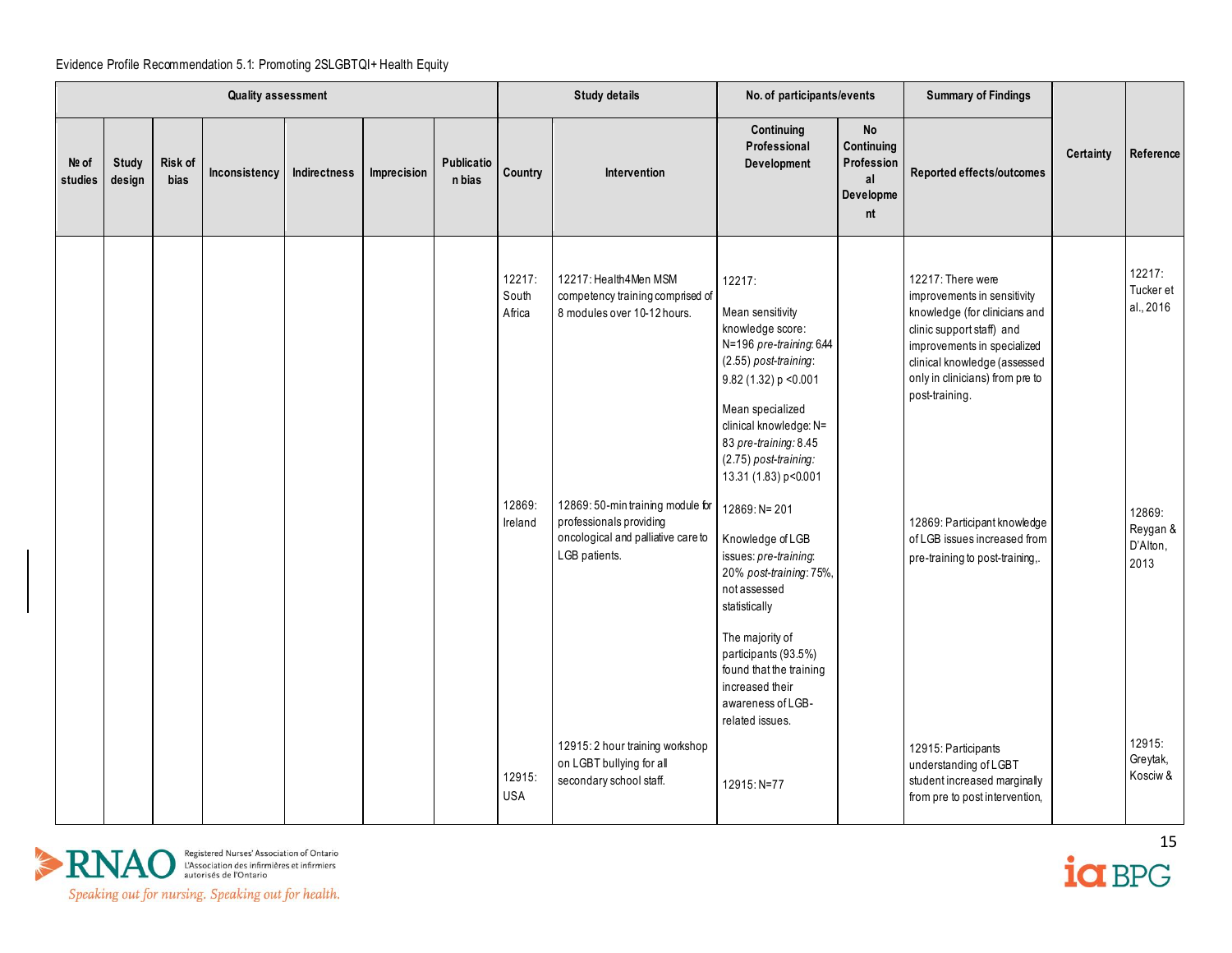|                  |                        |                 | <b>Quality assessment</b> |              |             |                      |                      | <b>Study details</b>                               | No. of participants/events                                                                                                                                                                                                                                                                                                                                                                                                                                                                                                                                                                                                                                  |                                                         | <b>Summary of Findings</b>                                                                                                                                                                                                                             |           |                                                                  |
|------------------|------------------------|-----------------|---------------------------|--------------|-------------|----------------------|----------------------|----------------------------------------------------|-------------------------------------------------------------------------------------------------------------------------------------------------------------------------------------------------------------------------------------------------------------------------------------------------------------------------------------------------------------------------------------------------------------------------------------------------------------------------------------------------------------------------------------------------------------------------------------------------------------------------------------------------------------|---------------------------------------------------------|--------------------------------------------------------------------------------------------------------------------------------------------------------------------------------------------------------------------------------------------------------|-----------|------------------------------------------------------------------|
| Nº of<br>studies | <b>Study</b><br>design | Risk of<br>bias | Inconsistency             | Indirectness | Imprecision | Publicatio<br>n bias | Country              | Intervention                                       | Continuing<br>Professional<br>Development                                                                                                                                                                                                                                                                                                                                                                                                                                                                                                                                                                                                                   | No<br>Continuing<br>Profession<br>al<br>Developme<br>nt | Reported effects/outcomes                                                                                                                                                                                                                              | Certainty | Reference                                                        |
|                  |                        |                 |                           |              |             |                      | 12314:<br><b>USA</b> | 12314: Training on LGBT health<br>over 12 modules. | Mean understanding of<br>LGBT students'<br>experiences: pre-<br>training 2.41 (0.78)<br>post-training: 2.58<br>$(0.71)$ p=NS<br>Importance of<br>intervention regarding:<br>Homophobic remarks<br>pre-training: 4.39 (0.78)<br>post-training 4.52<br>$(0.69)$ p= NS Comments<br>about gender<br>expression<br>pre-training: 4.17 (0.97)<br>post-training: 4.41<br>$(0.78) p = NS$<br>12314: N= 37<br>Mean Peer Advocate<br>Knowledge of LGBTQ<br>score: Pilot training:<br>pre-training: 11.50<br>$(33.28)$ , post-training:<br>15.36 (33.2) p= NS<br>Revised training: pre-<br>training: 18.11 post-<br>training: 23.53, p <0.001<br>post-training 2:27.37 |                                                         | although the difference was<br>minimal.<br>12314: Scores on the LGBTQ<br>Peer Advocate Knowledge of<br>LGBTQ Scores in the pilot<br>training were higher For<br>participants in the revised<br>training, knowledge increased<br>from pre- to posttest. |           | Boensen,<br>2013<br>12314:<br>Israel,<br>Willging &<br>Ley, 2016 |

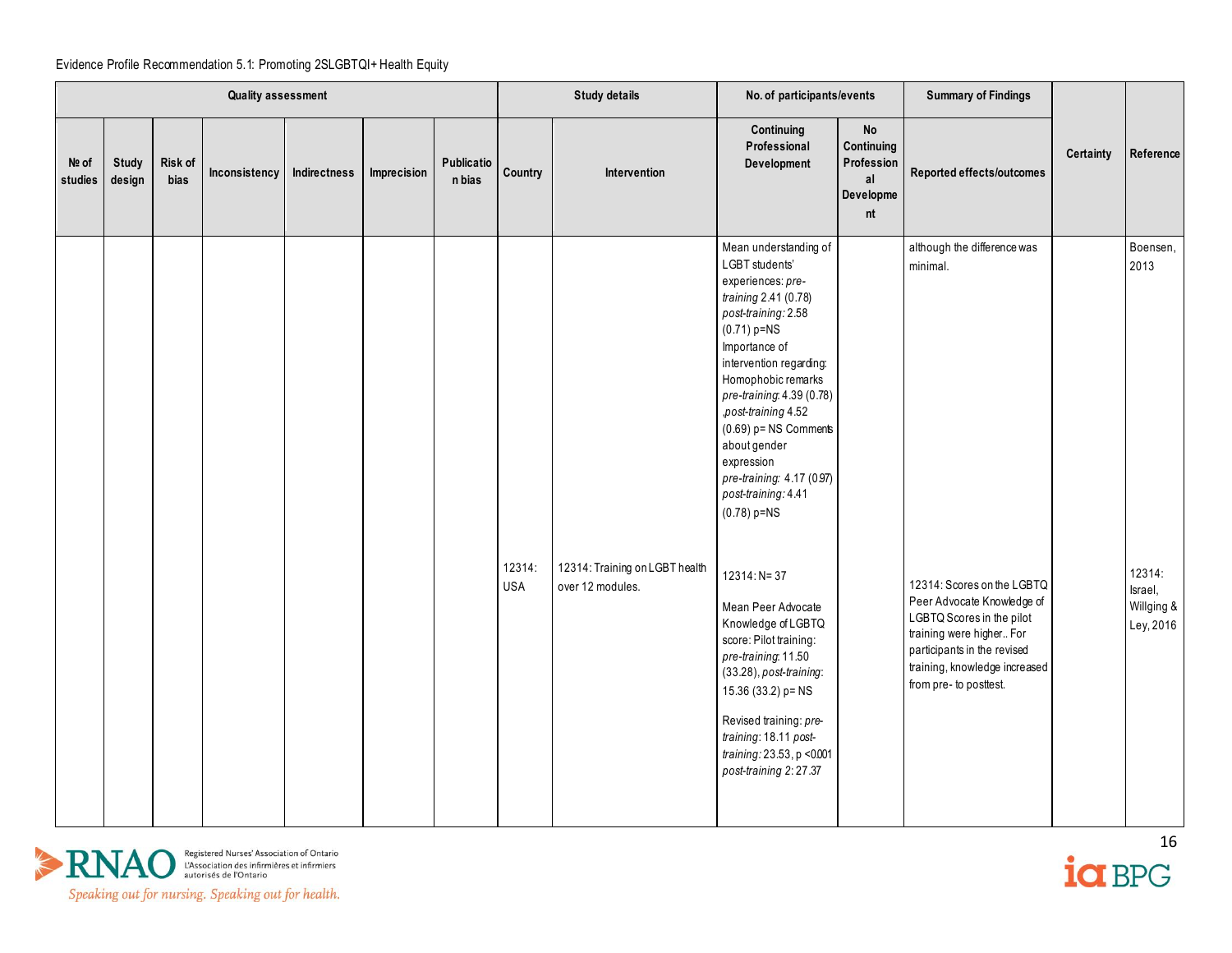|                  |                        |                        | <b>Quality assessment</b> |              |             |                      |                      | <b>Study details</b>                                                                                                   | No. of participants/events                                                                                                                                                                                                       |                                                                | <b>Summary of Findings</b>                                                                                                 |                  |                                                         |
|------------------|------------------------|------------------------|---------------------------|--------------|-------------|----------------------|----------------------|------------------------------------------------------------------------------------------------------------------------|----------------------------------------------------------------------------------------------------------------------------------------------------------------------------------------------------------------------------------|----------------------------------------------------------------|----------------------------------------------------------------------------------------------------------------------------|------------------|---------------------------------------------------------|
| Nº of<br>studies | <b>Study</b><br>design | Risk of<br><b>bias</b> | Inconsistency             | Indirectness | Imprecision | Publicatio<br>n bias | Country              | Intervention                                                                                                           | Continuing<br>Professional<br>Development                                                                                                                                                                                        | <b>No</b><br>Continuing<br>Profession<br>al<br>Developme<br>nt | Reported effects/outcomes                                                                                                  | <b>Certainty</b> | Reference                                               |
|                  |                        |                        |                           |              |             |                      | 12264:<br>Canada     | 12264: Community based<br>education intervention on sexual<br>minority youth 6 components<br>delivered over 1 session. | p=0.002, effect size=<br>0.55<br>12264: N= 2850<br>Mean score "My<br>knowledge of GLBTQ<br>youth has increased":<br>3.59(.754)                                                                                                   |                                                                | 12264: Participants rating of<br>knowledge of GLBTQ youth<br>increased from pre to post<br>intervention.                   |                  | 12264:<br>Craig,<br>Dorion &<br>Dillon,<br>2015         |
|                  |                        |                        |                           |              |             |                      | 13122:<br><b>USA</b> | 13122: 2-hour session on LGBT<br>health for emergency department<br>staff including an online<br>component.            | 13122:<br>Mean AIM Score: pre-<br>training: 64.1 (9.5) N=95<br>post-training: 72.5(8.7)<br>N=40 p <0.05 effect<br>$size = 0.9$                                                                                                   |                                                                | 13122: Participants Ally<br>Identity Measure index<br>increased from pre to post<br>intervention.                          |                  | 13122:<br>Bristol,<br>Kostelec &<br>MacDonal<br>d, 2018 |
|                  |                        |                        |                           |              |             |                      | 13483:<br><b>USA</b> | 13483: Transgender SCAN-<br>ECHO curriculum on transgende<br>care delivered through 14 brief<br>modules.               | 13483:<br>Post-test data N= 11 to<br>57 Across the didactics,<br>93% of learners<br>received a passing<br>score of 80% or better<br>on the 10-item quizzes.<br>Evaluation of each<br>session: Rating of<br>gaining new knowledge |                                                                | 13483: The majority of<br>learners received passing<br>scores and rated gaining new<br>knowledge and skills<br>positively. |                  | 13483:<br>Shipherd<br>et al.,<br>2016                   |



 $\frac{17}{10}$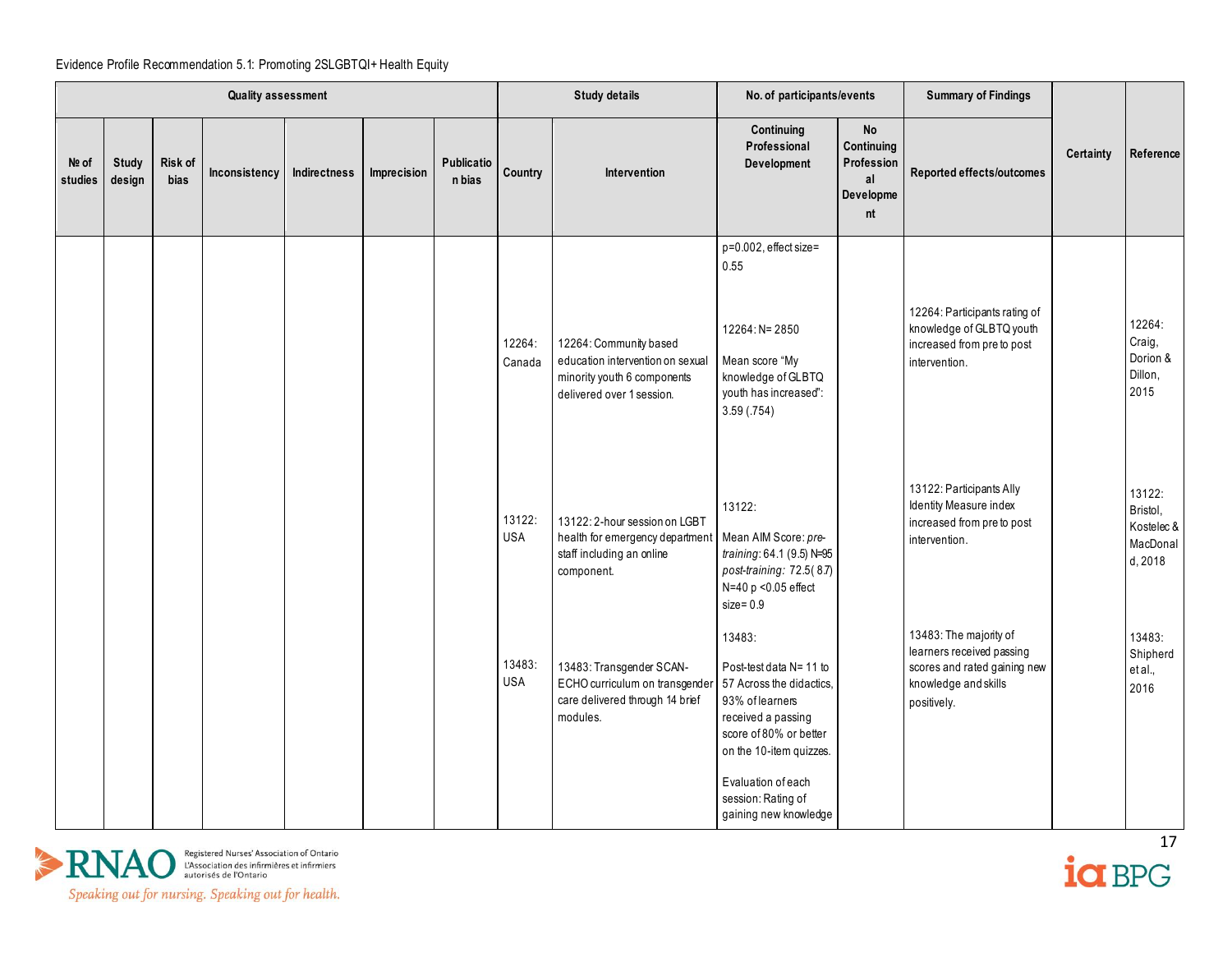|                  |                        |                 | <b>Quality assessment</b> |              |             |                      |                      | <b>Study details</b>                                                                      | No. of participants/events                                                                                                                                           |                                                                | <b>Summary of Findings</b>                                                                                     |                  |                                                      |
|------------------|------------------------|-----------------|---------------------------|--------------|-------------|----------------------|----------------------|-------------------------------------------------------------------------------------------|----------------------------------------------------------------------------------------------------------------------------------------------------------------------|----------------------------------------------------------------|----------------------------------------------------------------------------------------------------------------|------------------|------------------------------------------------------|
| Nº of<br>studies | <b>Study</b><br>design | Risk of<br>bias | Inconsistency             | Indirectness | Imprecision | Publicatio<br>n bias | Country              | Intervention                                                                              | Continuing<br>Professional<br>Development                                                                                                                            | <b>No</b><br>Continuing<br>Profession<br>al<br>Developme<br>nt | Reported effects/outcomes                                                                                      | <b>Certainty</b> | Reference                                            |
|                  |                        |                 |                           |              |             |                      | 13484:<br><b>USA</b> | 13484: Provider training program<br>in transgender health including<br>hands-on training. | and skills: average: 423<br>$(max=5)$<br>13484: N=31<br>SOCCS Mean<br>Knowledge of TG<br>clinical issues: pre-<br>training: 26.0 (6.2) post-<br>training: 25.4 (6.3) |                                                                | 13484: Participants Sexual<br>Orientation competency scale<br>did not change from pre to<br>post-intervention. |                  | 13484:<br>Lelutiu-<br>Weinberge<br>r et al.,<br>2016 |
|                  |                        |                 |                           |              |             |                      | 13642:<br><b>USA</b> | 13642: 2 education sessions on<br>LGBT and health including a<br>panel discussion.        | 13642:<br>Mean knowledge test<br>scores: $pre-training n =$<br>10, 6.3(2.8)<br>Post-training $n = 8$<br>9.6(2.7)<br>$p = .033$                                       |                                                                | 13642: Knowledge test score<br>increased from preto post-<br>intervention                                      |                  | 13642:<br>Felsenstei<br>n, 2018                      |
|                  |                        |                 |                           |              |             |                      | 13977:<br>Kenya      | 13977: 2-day training on MSM<br>health with a specific focus on<br>HIV.                   | 13977: N=74<br>Median change in MSM<br>sexual health<br>knowledge: pre-training:<br>54 post-training: 67<br>p<0.001                                                  |                                                                | 13977: Knowledge score of<br>participants increased from<br>baseline to post-training.                         |                  | 13977:<br>van der<br>Elst et al.,<br>2013            |



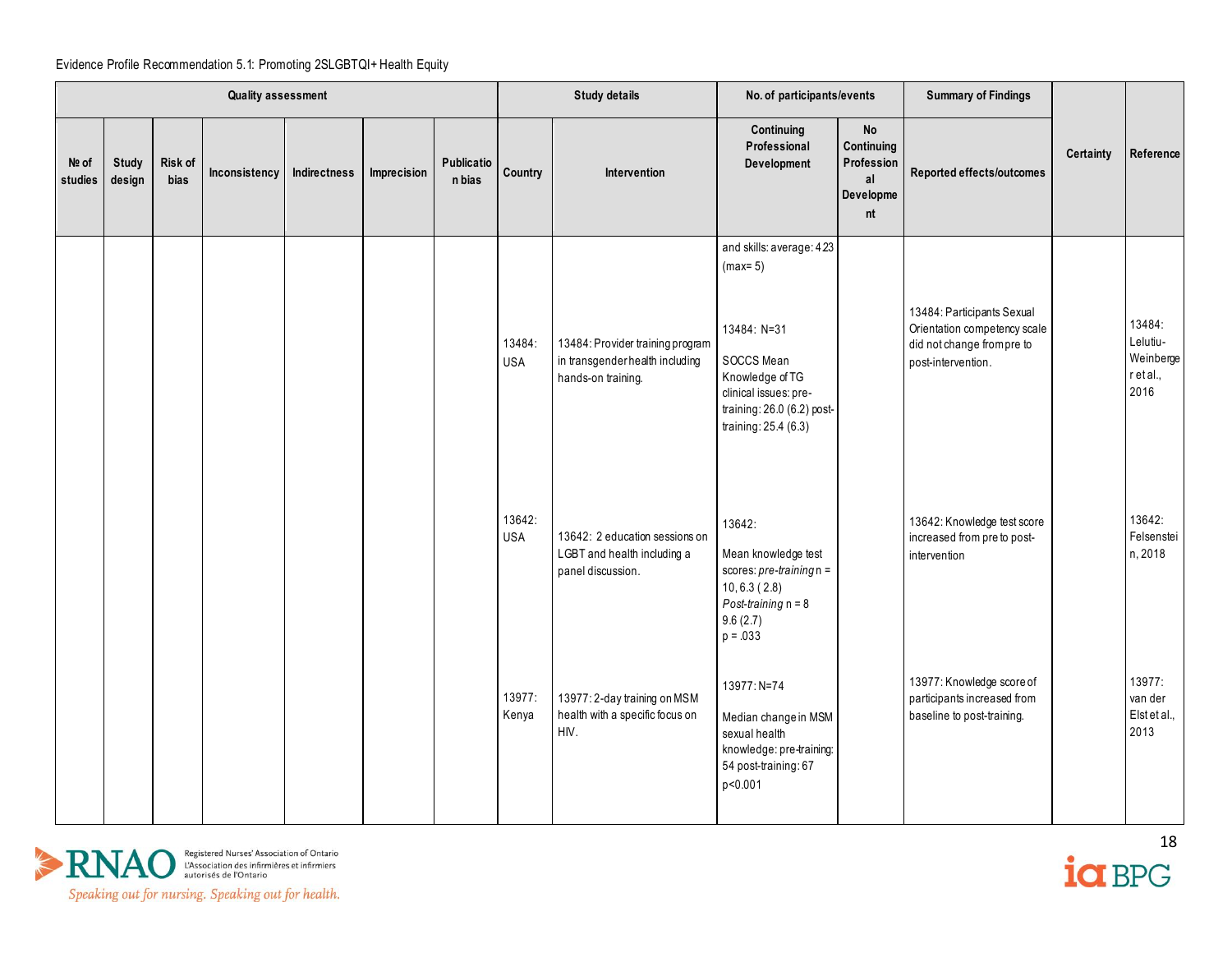|                  |                        |                 | <b>Quality assessment</b> |              |             |                             |                           | <b>Study details</b>                                                                                                                                                                                                                                | No. of participants/events                                                                                                                                                                                                                                                                                                                |                                                         | <b>Summary of Findings</b>                                                                                                                                                                         |           |                                                           |
|------------------|------------------------|-----------------|---------------------------|--------------|-------------|-----------------------------|---------------------------|-----------------------------------------------------------------------------------------------------------------------------------------------------------------------------------------------------------------------------------------------------|-------------------------------------------------------------------------------------------------------------------------------------------------------------------------------------------------------------------------------------------------------------------------------------------------------------------------------------------|---------------------------------------------------------|----------------------------------------------------------------------------------------------------------------------------------------------------------------------------------------------------|-----------|-----------------------------------------------------------|
| Nº of<br>studies | <b>Study</b><br>design | Risk of<br>bias | Inconsistency             | Indirectness | Imprecision | <b>Publicatio</b><br>n bias | Country                   | Intervention                                                                                                                                                                                                                                        | Continuing<br>Professional<br>Development                                                                                                                                                                                                                                                                                                 | No<br>Continuing<br>Profession<br>al<br>Developme<br>nt | Reported effects/outcomes                                                                                                                                                                          | Certainty | Reference                                                 |
|                  |                        |                 |                           |              |             |                             | 14817:<br>Canada          | 14817: Theatre knowledge<br>exchange programon LGBTQ<br>people interacting with service<br>providers.                                                                                                                                               | 14817: N=28<br>Knowledge scores from<br>pre-training to post-<br>training: lesbian clients:<br>Z=-2.138, p<0.05<br>bisexual clients:<br>$Z=-2.326, p<0.05$<br>transgender clients<br>Z=-2.199, p<0.05, gay<br>clients: p=NS                                                                                                               |                                                         | 14817: There was an<br>improvement in knowledge<br>scores among participants<br>immediately following the<br>workshop for lesbian, bisexual<br>and transgender clients but<br>not for gay clients. |           | 14817:<br>Tarasoff,<br>Epstein,<br>Green, et<br>al., 2014 |
|                  |                        |                 |                           |              |             |                             | 15838:<br>South<br>Africa | 15838: 1 or 2-day training<br>focused on MSM and HIV risk.                                                                                                                                                                                          | 15838: Overall<br>knowledge score: pre-<br>training: N=495 80%<br>post-training: N=468<br>87% p<0.0001                                                                                                                                                                                                                                    |                                                         | 15838: Overall knowledge<br>score increased from pre to<br>post intervention                                                                                                                       |           | 15838:<br>Scheibe,<br>Duby,<br>Brown, et<br>al., 2017     |
|                  |                        |                 |                           |              |             |                             | 94:<br>Canada             | 94: The curriculum developed,<br>Providing Trans-Affirming Care<br>for Sexual Assault Survivors, is<br>based on evidence-informed<br>competencies for nurses specific<br>to the care needs of trans<br>persons who have been sexually<br>assaulted. | 94: Participants'<br>perceived level of<br>expertise related to care<br>of trans persons who<br>have been sexually<br>assaulted improved<br>significantly from pre-b<br>post-training ( $M = 1.89$ ,<br>$SD = 0.84$ vs. $M = 3.47$ ,<br>$SD = 0.62$ , $p < .001$ ).<br>Perceived competence<br>also increased<br>significantly across all |                                                         | 94: competence and expertise<br>increased across all domains<br>from pre to post intervention.                                                                                                     |           | 94: Du<br>Montet<br>al., 2020                             |



 $\frac{19}{19}$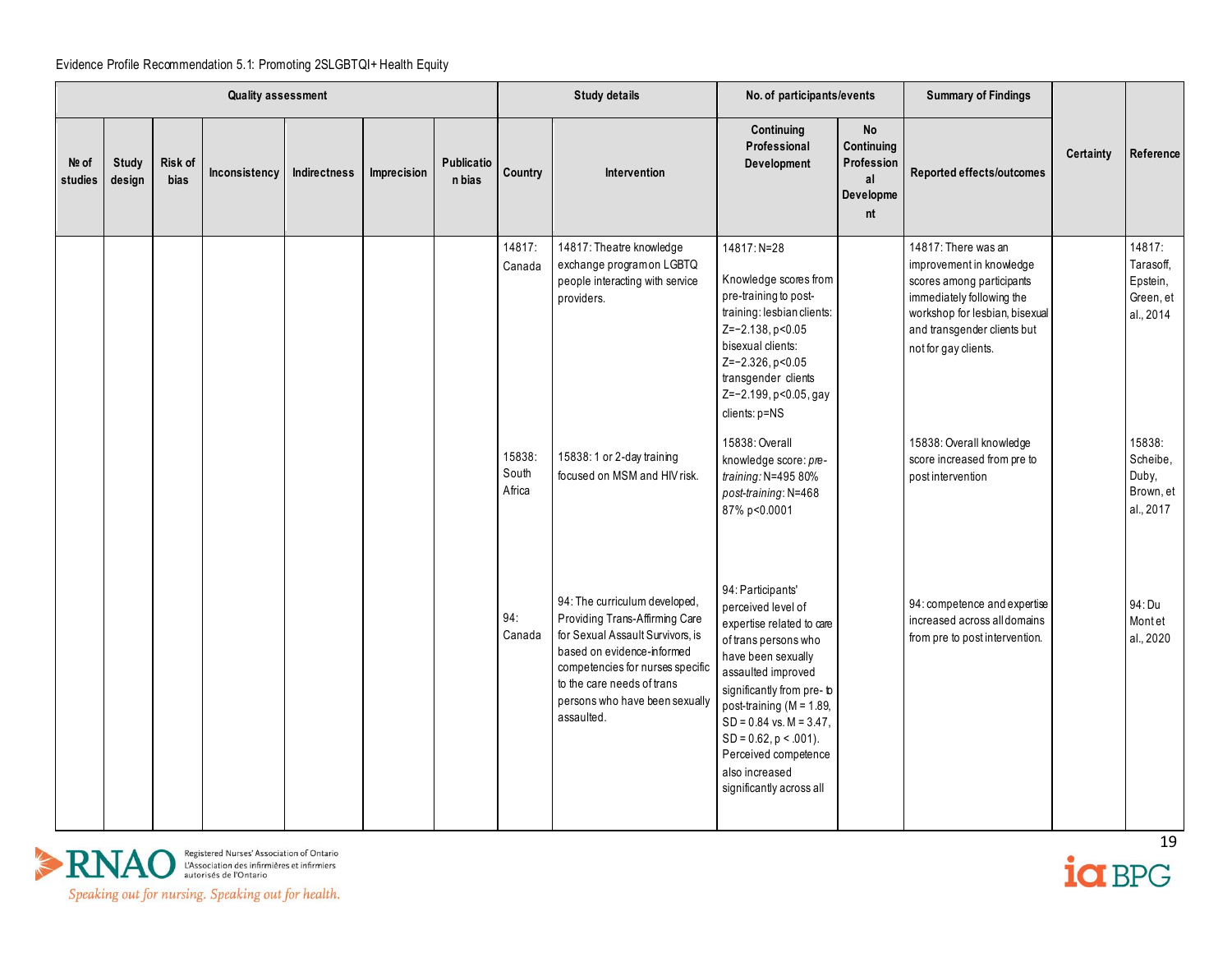|                  |                        |                        | <b>Quality assessment</b> |              |             |                             |          | <b>Study details</b>                                                                                                                                                                                                                                                                                                                                                                                                                                                                                                                                                    | No. of participants/events                                                                                                                                                                                                                                                                                     |                                                                | <b>Summary of Findings</b>                                                                                               |           |                                                                       |
|------------------|------------------------|------------------------|---------------------------|--------------|-------------|-----------------------------|----------|-------------------------------------------------------------------------------------------------------------------------------------------------------------------------------------------------------------------------------------------------------------------------------------------------------------------------------------------------------------------------------------------------------------------------------------------------------------------------------------------------------------------------------------------------------------------------|----------------------------------------------------------------------------------------------------------------------------------------------------------------------------------------------------------------------------------------------------------------------------------------------------------------|----------------------------------------------------------------|--------------------------------------------------------------------------------------------------------------------------|-----------|-----------------------------------------------------------------------|
| Nº of<br>studies | <b>Study</b><br>design | Risk of<br><b>bias</b> | Inconsistency             | Indirectness | Imprecision | <b>Publicatio</b><br>n bias | Country  | Intervention                                                                                                                                                                                                                                                                                                                                                                                                                                                                                                                                                            | Continuing<br>Professional<br>Development                                                                                                                                                                                                                                                                      | <b>No</b><br>Continuing<br>Profession<br>al<br>Developme<br>nt | Reported effects/outcomes                                                                                                | Certainty | Reference                                                             |
|                  |                        |                        |                           |              |             |                             | 151: USA | 128: This project implemented an<br>128: USA educational intervention<br>to improve the attitudes and<br>knowledge of nurses about<br>LGBTQ people. The intervention<br>was titled "LGBTQ Cultural<br>Competence for Registered<br>Nurses." The author delivered the<br>presentation via a lecture to the<br>attendees. It comprised 28 slides<br>organized into three sections:<br>definitions and terminology,<br>health disparities faced by the<br>population, and communication<br>practices.<br>151: The HAI was implementedat<br>10 sites in Southeast Michigan, | core content domains of<br>the curriculum.<br>128: The participants<br>had a strong baseline<br>knowledge about<br>$LGBTQ$ health ( $M =$<br>14.18, SD = 1.16). After<br>the intervention.<br>their knowledge levels<br>increased to 14.76 (SD<br>$= 0.70$ ).<br>151: Correct knowledge<br>items significantly |                                                                | 128: Knowledge increased<br>from pre to post intervention.<br>151: Knowledge increased<br>from pre to post intervention. |           | 128:<br>Traister,<br>2020<br>151:<br>Jadwin-<br>Cakmak et<br>al, 2020 |
|                  |                        |                        |                           |              |             |                             | 154: USA | including three health<br>departments, a school-based<br>health clinic, two community<br>health centers, two youth-specific<br>health centers, a pediatric clinic,<br>and an HIV prevention and<br>treatment clinic.<br>154: The LGBT training covered<br>several broad topics, similar to<br>topics addressed by the National<br>Resource Center on LGBT Aging.                                                                                                                                                                                                        | increased from baseline<br>(mean: 7.22, SD: .71) b<br>the 6-month follow-up<br>(mean: 7.82, S: .80).<br>154: n=44 Content<br>Knowledge score pre<br>4.32 post 7.37                                                                                                                                             |                                                                | 154: Knowledge increased<br>from pre to post intervention.                                                               |           | 154.<br>Holman et<br>al, 2020                                         |



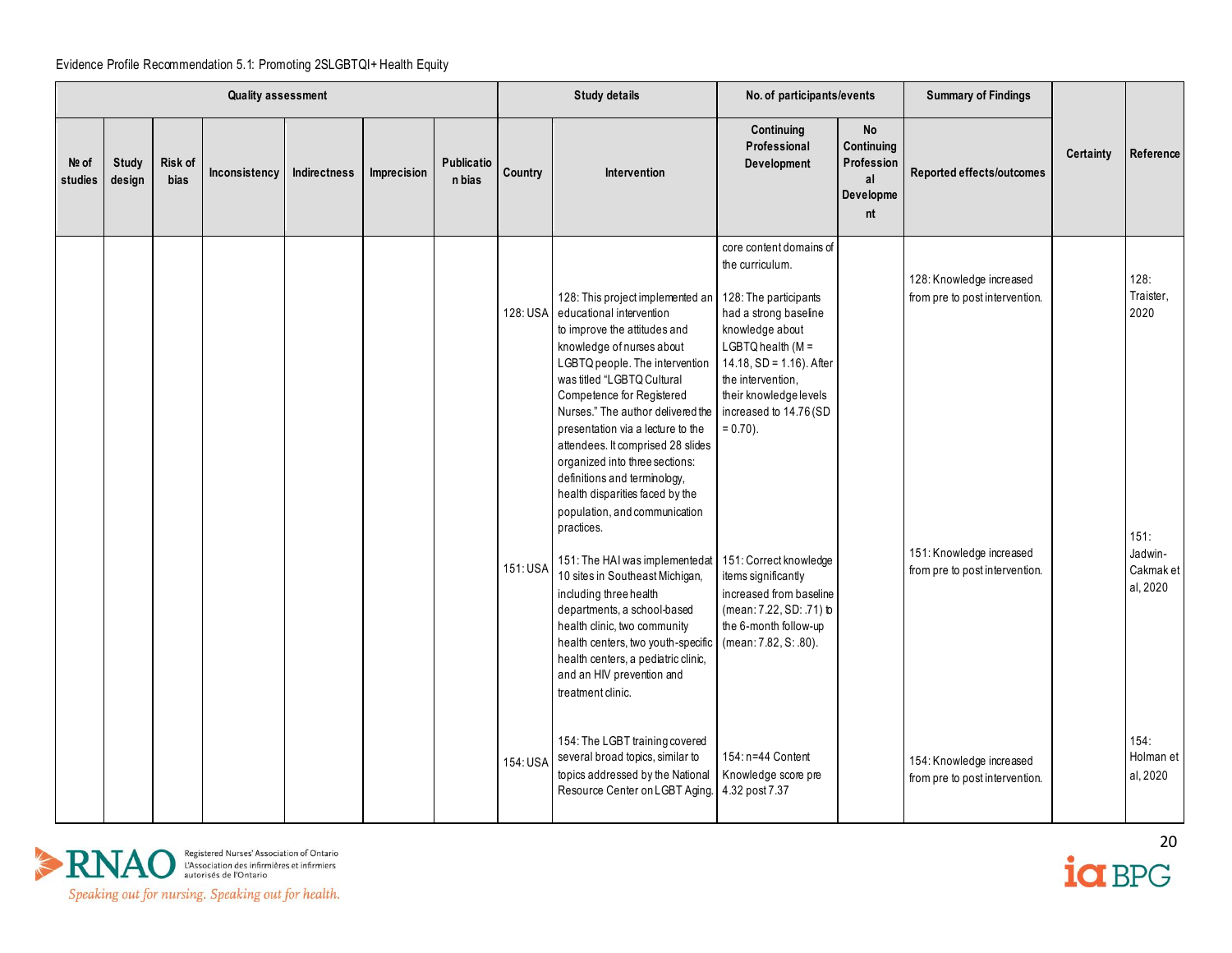|                  |                        |                 | <b>Quality assessment</b> |              |             |                      |                                                                              | <b>Study details</b>                                                                                                                                                                                                                                                                                                                                                                                                                           | No. of participants/events                                                                                                                                                                                                                                                                                                                                                                                                                                             |                                                                | <b>Summary of Findings</b>                                                  |           |                                   |
|------------------|------------------------|-----------------|---------------------------|--------------|-------------|----------------------|------------------------------------------------------------------------------|------------------------------------------------------------------------------------------------------------------------------------------------------------------------------------------------------------------------------------------------------------------------------------------------------------------------------------------------------------------------------------------------------------------------------------------------|------------------------------------------------------------------------------------------------------------------------------------------------------------------------------------------------------------------------------------------------------------------------------------------------------------------------------------------------------------------------------------------------------------------------------------------------------------------------|----------------------------------------------------------------|-----------------------------------------------------------------------------|-----------|-----------------------------------|
| Nº of<br>studies | <b>Study</b><br>design | Risk of<br>bias | Inconsistency             | Indirectness | Imprecision | Publicatio<br>n bias | Country                                                                      | Intervention                                                                                                                                                                                                                                                                                                                                                                                                                                   | Continuing<br>Professional<br>Development                                                                                                                                                                                                                                                                                                                                                                                                                              | <b>No</b><br>Continuing<br>Profession<br>al<br>Developme<br>nt | Reported effects/outcomes                                                   | Certainty | Reference                         |
|                  |                        |                 |                           |              |             |                      | 339.<br>Australia                                                            | 339: A multidisciplinary team,<br>including a member of the<br>transgender community, delivered<br>a 1-h education session on three<br>separate occasions to either: (1)<br>Year 3 medical students<br>(hereafter referred to as students) felt sufficiently<br>at the University of Newcastle; (2)<br>GPs attending an annual regional<br>conference in Newcastle; and (3)<br>internal medicine physicians<br>(IMPs) at John Hunter Hospital. | $339: n = 163$<br>After the education<br>session, the healthcare<br>providers were more<br>likely to 'agree or<br>strongly agree' that they<br>knowledgeable to assist<br>a 13-year-old pubertal<br>adolescent requesting<br>transition; and provide<br>support for a 6-year-old<br>gender-questioning<br>child. There was<br>improved understanding<br>that the potential to<br>develop cancer<br>depends upon the<br>organs present, rather<br>than hormonal status. |                                                                | 339: perceived knowledge<br>increased from preto post<br>intervention.      |           | 339: Arora<br>et al, 2019<br>695: |
|                  |                        |                 |                           |              |             |                      | 695:<br>Indonesia                                                            | 695: The training was delivered<br>through a peer-to-peer model.<br>The training package comprised<br>of 14 modules MSM health.                                                                                                                                                                                                                                                                                                                | 695: N=76 Knowledge<br>(Mean SD)<br>Total (43 items) pre<br>30.0 (4.4) post 35.0<br>(5.0) 2 months post<br>35.0(5.2)                                                                                                                                                                                                                                                                                                                                                   |                                                                | 695: Knowledge increased<br>from pre-intervention to post-<br>intervention. |           | Nugroho<br>et al.,<br>2019        |
|                  |                        |                 |                           |              |             |                      | 1532:<br>Europe<br>(Belgium,<br>Bulgaria,<br>Italy,<br>Lithuania,<br>Poland, | 1532: Pilot for Health4LGBTI<br>training course for healthcare<br>workers: The 1-day course aims<br>to increase healthcare<br>professionals' (and support staff)<br>knowledge of LGBTI health<br>needs, and healthcare                                                                                                                                                                                                                         | $1532: n=102$<br>Knowledge score<br>(median [IQR])<br>Pre-intervention: 5 [4-6]<br>Post intervention: 7 [5-<br>8]                                                                                                                                                                                                                                                                                                                                                      |                                                                | 1532: Knowledge score<br>increased from pre to post-<br>intervention.       |           | 1532:<br>Donisi et<br>al., 2020   |



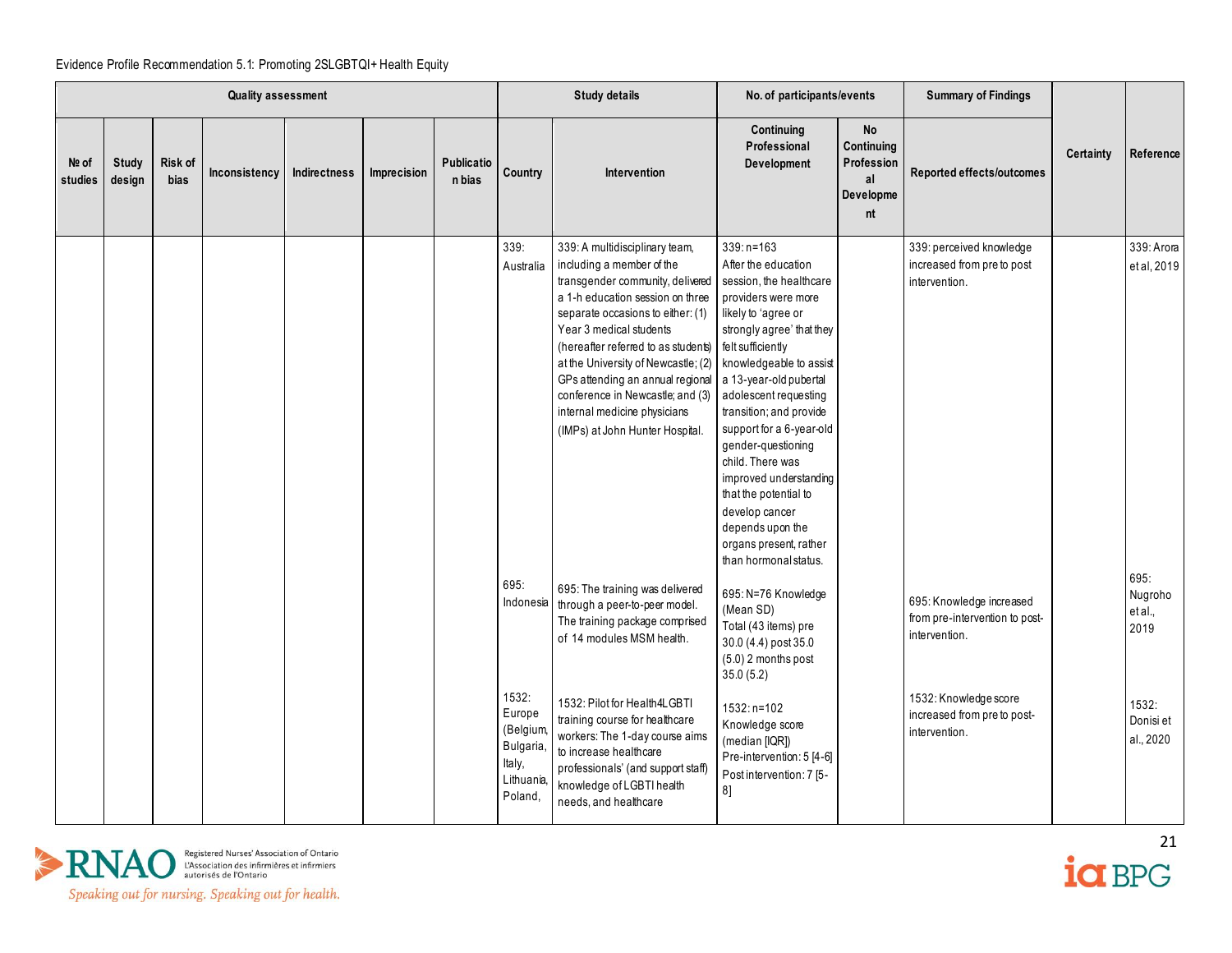|                  |                 |                        | <b>Quality assessment</b> |              |             |                             |                                       | <b>Study details</b>                                                                                                                                                                                                                                                                                                                                                                                                                      | No. of participants/events                                                                                                                                                                                                                                                                                                                                                                          |                                                                | <b>Summary of Findings</b>                                                                         |                  |                                        |
|------------------|-----------------|------------------------|---------------------------|--------------|-------------|-----------------------------|---------------------------------------|-------------------------------------------------------------------------------------------------------------------------------------------------------------------------------------------------------------------------------------------------------------------------------------------------------------------------------------------------------------------------------------------------------------------------------------------|-----------------------------------------------------------------------------------------------------------------------------------------------------------------------------------------------------------------------------------------------------------------------------------------------------------------------------------------------------------------------------------------------------|----------------------------------------------------------------|----------------------------------------------------------------------------------------------------|------------------|----------------------------------------|
| Nº of<br>studies | Study<br>design | Risk of<br><b>bias</b> | Inconsistency             | Indirectness | Imprecision | <b>Publicatio</b><br>n bias | Country                               | Intervention                                                                                                                                                                                                                                                                                                                                                                                                                              | Continuing<br>Professional<br>Development                                                                                                                                                                                                                                                                                                                                                           | <b>No</b><br>Continuing<br>Profession<br>al<br>Developme<br>nt | Reported effects/outcomes                                                                          | <b>Certainty</b> | Reference                              |
|                  |                 |                        |                           |              |             |                             | and the<br>UK)<br>1642:<br><b>USA</b> | inequalities, as well as at<br>improving their attitudes and skills<br>to provide inclusive healthcare for<br>LGBTI patients.<br>1642: Web-Based LGBT Cultural<br>Competency Training Intervention<br>for Oncologists: the Curriculum<br>for Oncologists on LGBT<br>populations to Optimize<br>Relevance and Skills<br>(COLORS).                                                                                                          | $1642: n=33$<br>Knowledge related to<br>the oncology care<br>of LGBT patients.<br>Participants scores<br>(mean, SD)<br>Pre-intervention: 9.6<br>(1.7)<br>Post-intervention: 11.0<br>(1.0)                                                                                                                                                                                                           |                                                                | 1642: Knowledge scores<br>increased from pre to post<br>intervention.<br>4844: Knowledge scores in |                  | 1642:<br>Seay et<br>al., 2019<br>4844: |
|                  |                 |                        |                           |              |             |                             | 4844:<br><b>USA</b>                   | 4844: The 2-part lecture series<br>"Providing Health and Social<br>Services to the Trans and Gender<br>Non-conforming Community<br>(Basic and Advanced)" addressed<br>several topics including the<br>differences<br>between sexual orientation and<br>gender identity, cultural<br>competency, specific health<br>disparities experienced<br>by LGBTQ community, and<br>culturally competent care for<br>patients who identify as LGBTQ. | 4844: n=45<br>Sensitivity about<br>language (median, IQR)<br>Pre-intervention: 4 (3, 4)<br>Post-Intervention: 4 (3,<br>4)<br>Sensitivity about non-<br>verbal communication<br>used<br>Pre-intervention: 4 (3,<br>4) Post-Intervention: 4<br>(3, 4)<br>Not assuming all<br>patients identify with<br>their sex assigned at<br>birth<br>Pre-intervention: 3 (3, 4)<br>Post-intervention: 4 (3,<br>4) |                                                                | one domain were improved<br>and were unchanged in other<br>domains.                                |                  | Walia et<br>al., 2019                  |



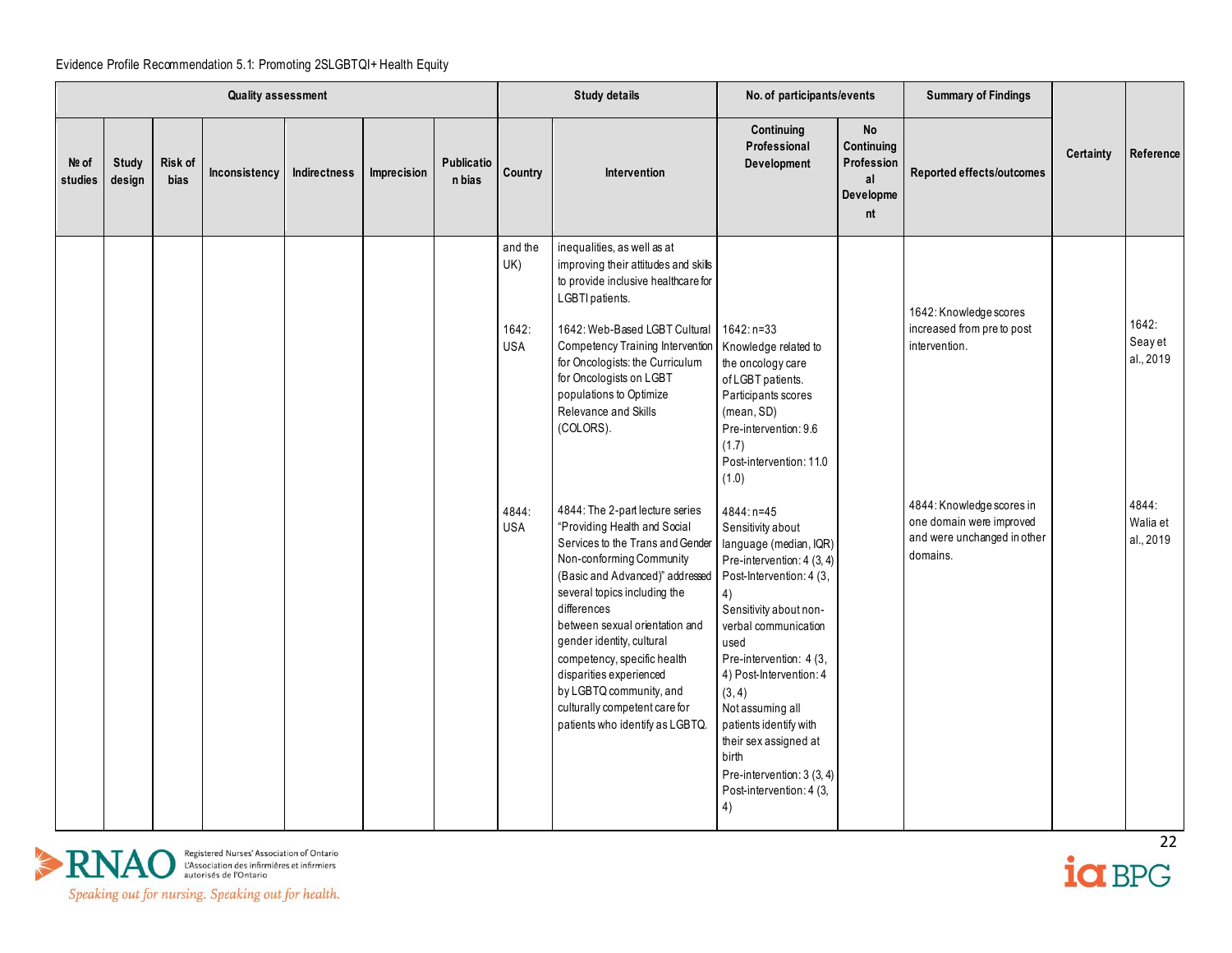|                  | <b>Quality assessment</b><br>Risk of<br><b>Study</b> |      |               |              |             |                      |                     | <b>Study details</b>                                                                                                                                                                                                                                                                                                                                                | No. of participants/events                                                                                                                                                                                                                                                                                                                                                                          |                                                                | <b>Summary of Findings</b>                                  |           |                                     |
|------------------|------------------------------------------------------|------|---------------|--------------|-------------|----------------------|---------------------|---------------------------------------------------------------------------------------------------------------------------------------------------------------------------------------------------------------------------------------------------------------------------------------------------------------------------------------------------------------------|-----------------------------------------------------------------------------------------------------------------------------------------------------------------------------------------------------------------------------------------------------------------------------------------------------------------------------------------------------------------------------------------------------|----------------------------------------------------------------|-------------------------------------------------------------|-----------|-------------------------------------|
| Nº of<br>studies | design                                               | bias | Inconsistency | Indirectness | Imprecision | Publicatio<br>n bias | Country             | Intervention                                                                                                                                                                                                                                                                                                                                                        | Continuing<br>Professional<br>Development                                                                                                                                                                                                                                                                                                                                                           | <b>No</b><br>Continuing<br>Profession<br>al<br>Developme<br>nt | Reported effects/outcomes                                   | Certainty | Reference                           |
|                  |                                                      |      |               |              |             |                      | 4902:<br><b>USA</b> | 4902: Transgender Health<br>Education for Correctional Health<br><b>Care Providers</b><br>The intervention was designed to<br>be delivered in 1 hour (15 minutes<br>per module) and led by facilitators<br>with expertise in transgender<br>health and corrections.<br>The intervention consisted of four<br>training modules with specific<br>learning objectives. | Awareness of multiple<br>minority status<br>Pre-intervention: 4 (3, 4)<br>Post-intervention: 4 (4,<br>4)<br>Nonjudgmental<br>communication<br>Pre-intervention: 4 (4, 4)<br>Post-intervention: 4 (4,<br>4)<br>4902: n=22<br>Post-test evaluation of<br>the intervention<br>revealed that significant<br>increases were found in<br>providers' transgender<br>health knowledge post-<br>intervention |                                                                | 4902: Knowledge increased<br>from pre to post intervention. |           | 4902:<br>Hughto &<br>Clark,<br>2019 |

Explanations:

NS= not significant, exact figures not reported in the original text

A2= Log-likelihood ratio tests



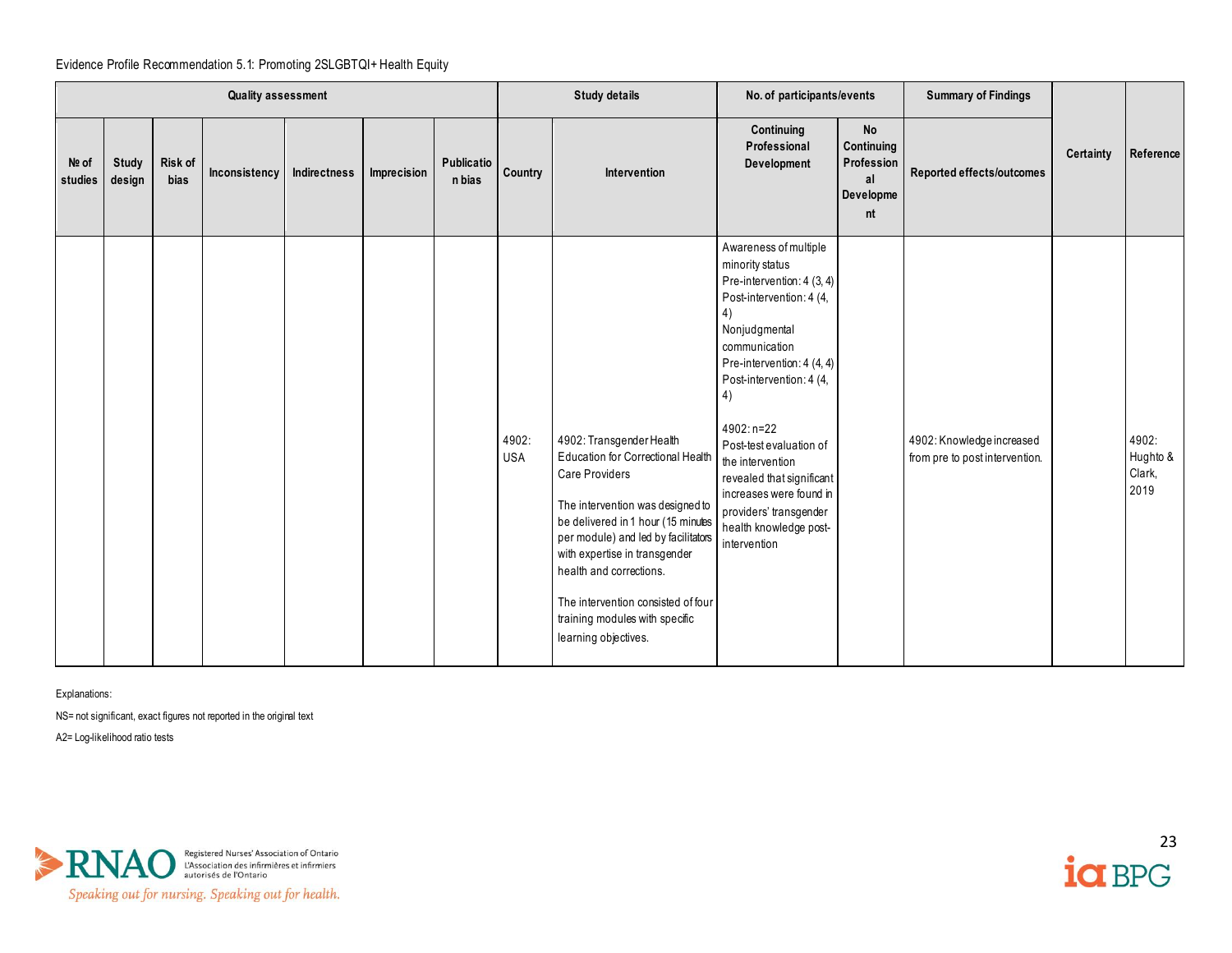Knowledge outcome measurement:

pre-test/post-test multiple choice, Sexual Orientation Counselor Competency Scale (SOCCS), Lesbian, Gay and Bisexual Affimative Counseling Self-Efficacy Inventory (LGB-CSI), Transgender Knowledge, Attitudes, and Beliefs (T (TCC) scale, definitions provided pre and post, self-assessed knowledge (likent scale), self-assessed empathy and importance of intervening (likent scale), Peer advocate knowledge of LGBTQ issues scale, Adapted Lesbian, Ga *Heterosexuals, Ally Identity Measure, Knowledge, Skill, Attitude (likert scale))* 

<sup>a</sup> The systematic review included 7 non-RCTs that reported on change in practice. An additional 17 non-RCTs were identified that reported on change in practice.

<sup>b</sup> The review was rated as low risk of bias using the ROBIS tool. The review authors rated all included studies as low or moderate risk of bias due to non-randomized studies and unvalidated outcome measures following the medical education research study quality instrument (MERSQI). We downgraded by 1.5.

<sup>c</sup> There were a variety of tools used to measure change in practice. There was also some inconsistency in the result as individual studies reported improvement in bias and

attitudes but results for empathy and intention to use skills and knowledge were mixed. We downgraded by 1.

<sup>f</sup> A variety of tools were used to measure knowledge. We downgraded by 0.5.





<sup>&</sup>lt;sup>d</sup> The systematic review included 9 non-RCTs that reported on knowledge. An additional 31 non-RCTs were identified that reported on knowledge.

<sup>e</sup> The review was rated as low risk of bias using the ROBIS tool. The review authors rated all included studies as low or moderate risk of bias due to non-randomized studies and unvalidated outcome measures following the medical education research study quality instrument (MERSQI). We downgraded by 1.5.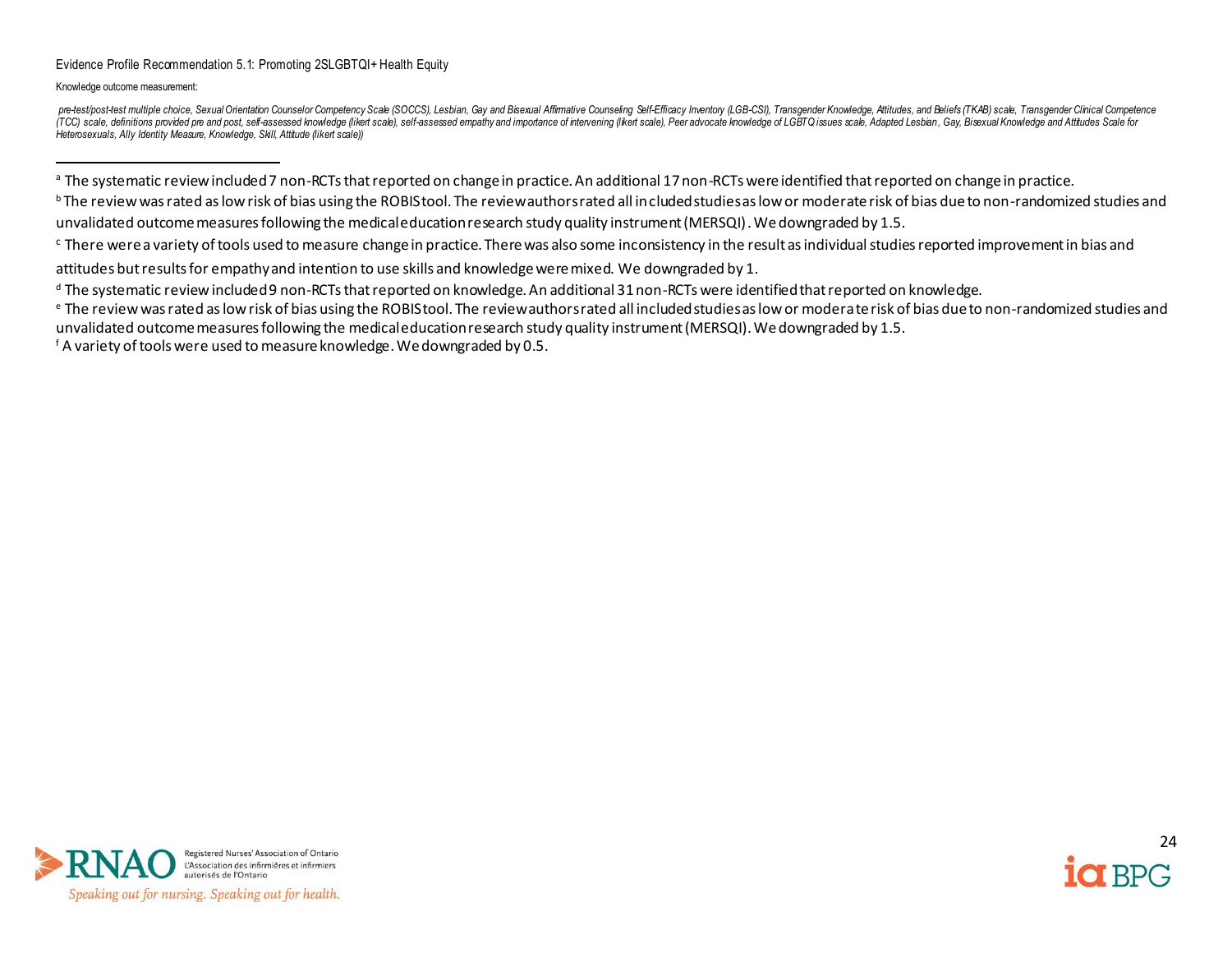### **CERQual Evidence Profile**

**Recommendation Question**: **Should continuing professional development (short-term education) for nurses and the interprofessional team regarding 2SLGBTQI+ health be recommended?**

Recommendation 5.1: The expert panel recommends that health service organizations provide 2SLGBTQI+ affirming continuing education for all health providers.

Aim: To explore the perceived benefits of continuing professional development for nurses and the interprofessional team related to 2SLGBTQI+ health on knowledge and changes in practice.

# **Bibliography:** 11901, 13973, 13978, 15838

|                                                                                                                                                                                               |                                                                                                                                                                                                                                                                   | accessing services and an increased ability to provide non-discriminatory, respectful care after receiving continuing education.         |                                                                                                                                       |                                                                       |                                                                                        |                                                | Finding (change in practice): Participants reported positive change in practice through increased comfort with lesbian, gay, bisexual and transgender persons                                                                    |
|-----------------------------------------------------------------------------------------------------------------------------------------------------------------------------------------------|-------------------------------------------------------------------------------------------------------------------------------------------------------------------------------------------------------------------------------------------------------------------|------------------------------------------------------------------------------------------------------------------------------------------|---------------------------------------------------------------------------------------------------------------------------------------|-----------------------------------------------------------------------|----------------------------------------------------------------------------------------|------------------------------------------------|----------------------------------------------------------------------------------------------------------------------------------------------------------------------------------------------------------------------------------|
| <b>Studies</b><br>contributing to                                                                                                                                                             | Included study<br>designs                                                                                                                                                                                                                                         |                                                                                                                                          | <b>CERQual Assessment</b>                                                                                                             |                                                                       |                                                                                        | <b>Overall CERQual</b><br><b>Assessment of</b> | <b>Explanation of Judgement</b>                                                                                                                                                                                                  |
| the Finding                                                                                                                                                                                   |                                                                                                                                                                                                                                                                   | Assessment of<br>Methodological<br>Limitations                                                                                           | Assessment of<br>Relevance                                                                                                            | Assessment of<br>Coherence                                            | Assessment of<br>Adequacy of Data                                                      | Confidence                                     |                                                                                                                                                                                                                                  |
| 11901:<br>Dispenza,<br>Elston,<br>Huffstead, et al.,<br>2017<br>13973: van der<br>Elst et al., 2015<br>13978: van der<br>Elst et al., 2013<br>15838: Scheibe,<br>Duby, Brown, et<br>al., 2017 | 11901: Semi-<br>structured<br>interviews with<br>content analysis<br>13973: Focus<br>groups with<br>framework<br>approach analysis<br>13978: Focus<br>groups with<br>framework<br>approach analysis<br>15838: Focus<br>groups with<br>grounded theory<br>analysis | Serious concerns<br>(Four studies included<br>with concerns related<br>to researcher<br>reflexicity, data<br>collection and<br>analysis) | Minor concerns<br>(Three studies from<br>settings with<br>societal differences<br>related to health<br>curriculum and<br>LGBT people) | No concerns<br>(The patterns in the<br>data were relatively<br>clear) | Moderate<br>concerns<br>(Four studies<br>included offering<br>relatively thin<br>data) | Very low confidence                            | The finding was graded as<br>very low confidence due to<br>serious concerns over<br>methodological limitations of<br>the individual studies, minor<br>concerns over relevance and<br>moderate concerns over<br>adequacy of data. |